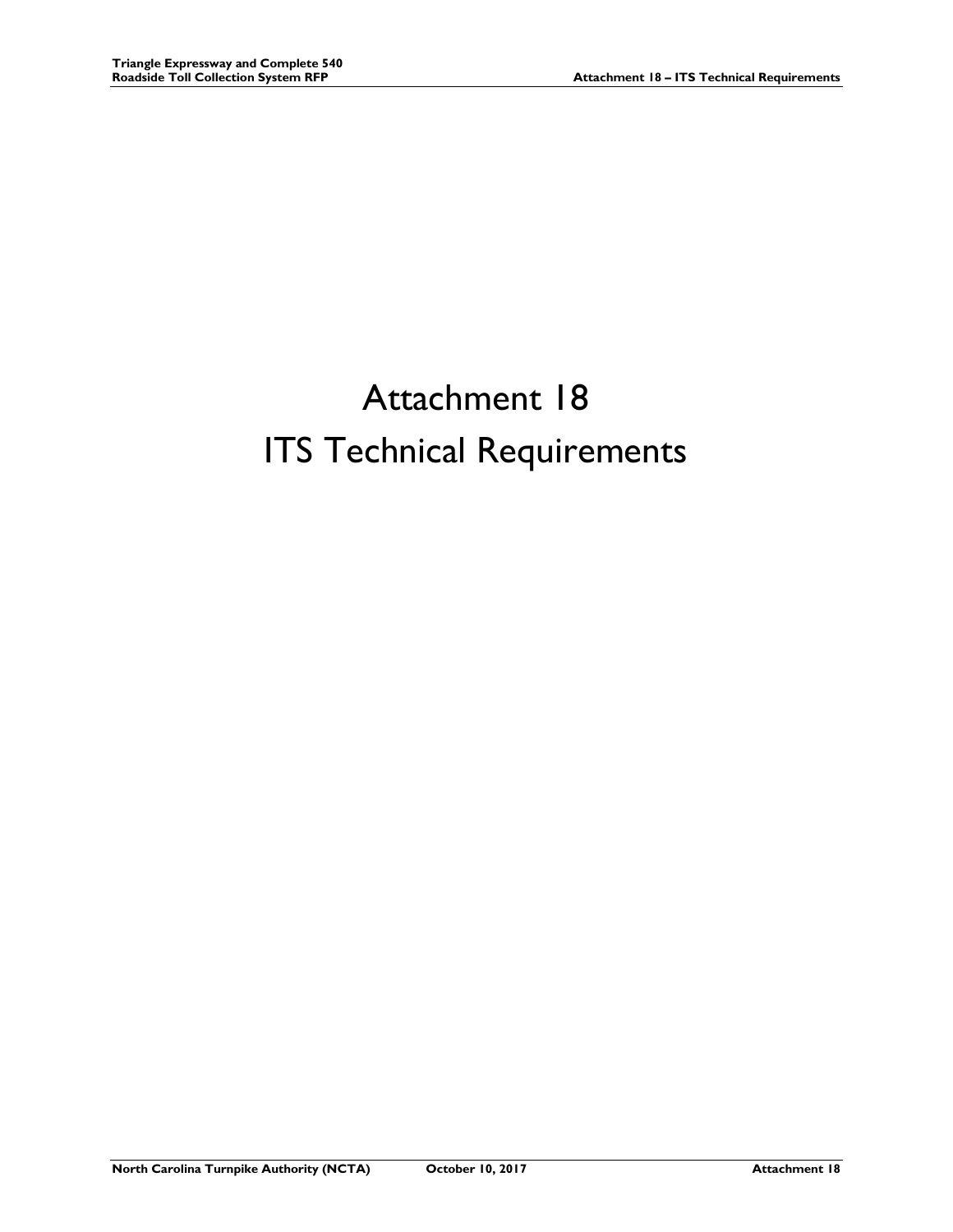## TECHNICAL REQUIREMENTS **ITS Sensors and Equipment**

## based on

## **NCDOT ITS and Signals Technical Requirements** Version 12.5

Prepared by:

## **ATKINS**

1616 East Millbrook Road, Suite 160 Raleigh, NC 27609 • NCBEES # F-0326

## **Table of Contents**

| 1.1. |  |
|------|--|
| 1.2  |  |
|      |  |
|      |  |
|      |  |
|      |  |
|      |  |
|      |  |
|      |  |
|      |  |
|      |  |
|      |  |
|      |  |
|      |  |
|      |  |
|      |  |
| 1.4  |  |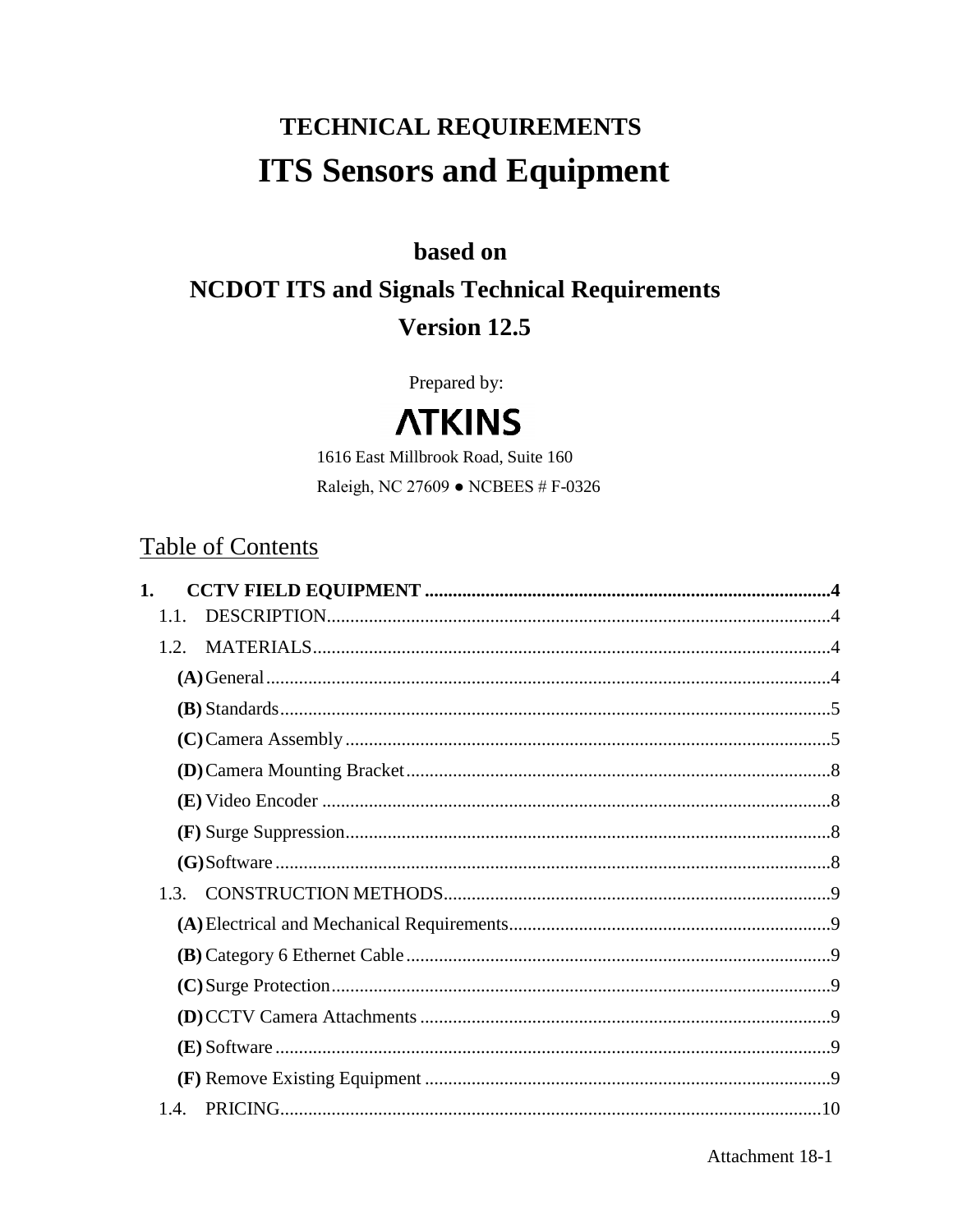| 2.   |  |
|------|--|
| 2.1. |  |
| 2.2. |  |
|      |  |
|      |  |
|      |  |
|      |  |
|      |  |
|      |  |
|      |  |
|      |  |
| 2.3. |  |
|      |  |
|      |  |
|      |  |
|      |  |
|      |  |
| 2.4. |  |
| 3.   |  |
| 3.1. |  |
| 3.2. |  |
|      |  |
|      |  |
|      |  |
|      |  |
|      |  |
|      |  |
|      |  |
|      |  |
| 3.3. |  |
|      |  |
|      |  |
| 3.4. |  |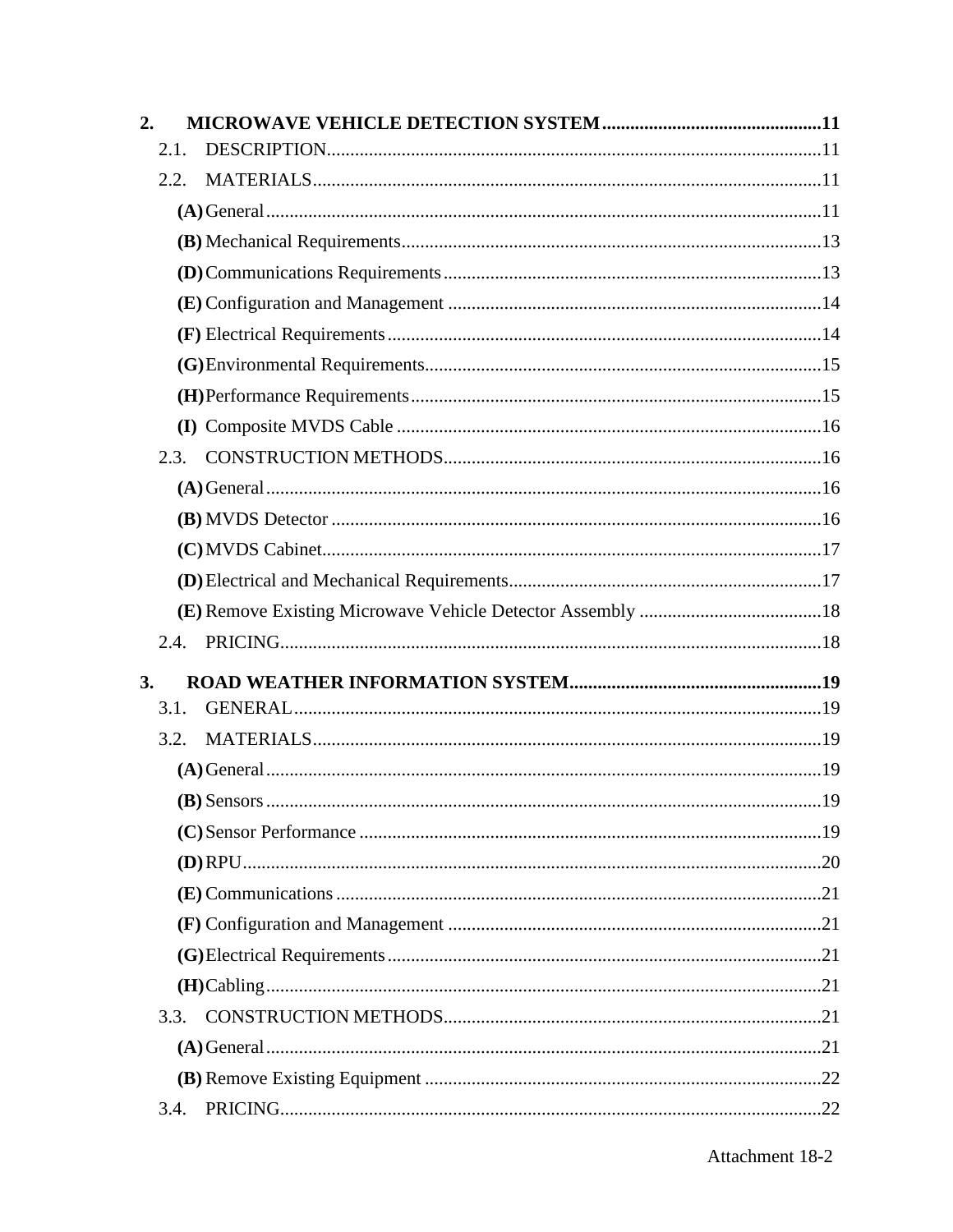| 4. |      |  |
|----|------|--|
|    | 4.1. |  |
|    |      |  |
| 5. |      |  |
|    | 5.1. |  |
|    | 5.2. |  |
|    |      |  |
| 6. |      |  |
|    | 6.1. |  |
|    |      |  |
|    |      |  |
|    |      |  |
|    |      |  |
|    |      |  |
|    |      |  |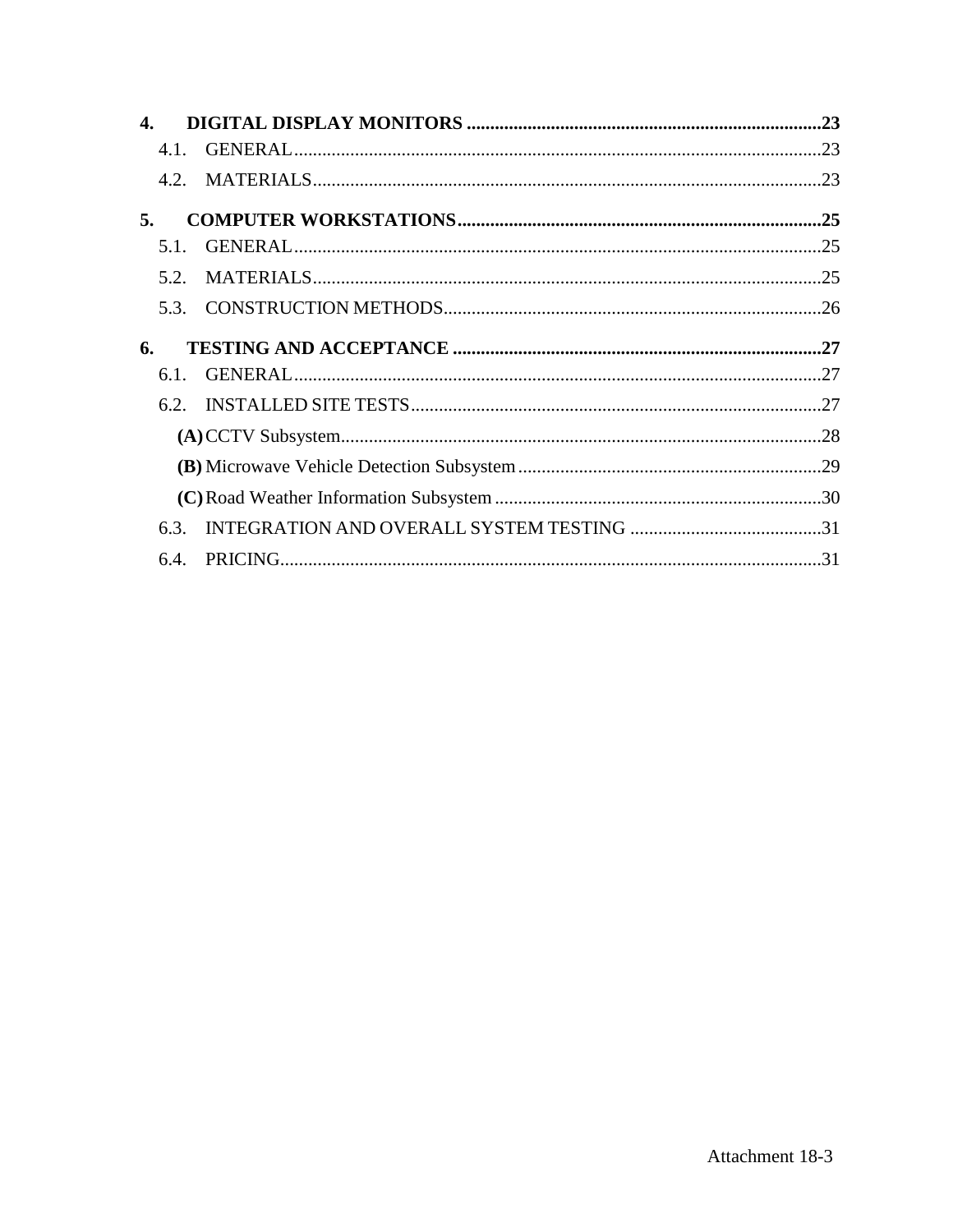## **1. CCTV FIELD EQUIPMENT**

## **1.1. DESCRIPTION**

Furnish and install CCTV field equipment and local camera control software described in this Section. Replace existing CCTV equipment as described in this Section. Furnish and install CCTV Camera Assemblies in existing cabinets in accordance with these Technical Requirements (Triangle Expressway cabinets are existing; Complete 540 and Morrisville Parkway cabinets will be furnished by the Constructor).

Provide a system to protect field devices and electronic equipment from lightning and surge protection using UL® listed surge protection devices.

Contractor's proposal shall state the make and model of CCTV camera to be installed.

## **1.2. MATERIALS**

## **(A) General**

## **1. New CCTV Locations**

For new CCTV locations, provide materials as described below:

- CCTV color digital signal processing camera unit integrated encoder, zoom lens, filter, control circuit, and accessories,
- Motorized pan, tilt, and zoom,
- Power supplies,
- Built-in video encoder cable of H.64/MPEG-4 compression for video-over IP transmission,
- All necessary cable, connectors and incidental hardware to make a complete and operable system,
- NEMA Type 4, IP 66 enclosure constructed of aluminum with a clear acrylic dome or approved equal camera unit housing,
- Category 6 cable for power supply and Ethernet communications using Power over Ethernet (POE) technology,
- Surge protection devices, and
- All necessary cable, connectors and incidental hardware to make a complete and operable system.

## **2. Replacement CCTV Locations**

For replacement CCTV locations, provide materials as described below:

- CCTV color digital signal processing camera unit integrated encoder, zoom lens, filter, control circuit, and accessories,
- Motorized pan, tilt, and zoom,
- Power supplies,
- Built-in video encoder cable of H.64/MPEG-4 compression for video-over IP transmission,
- NEMA Type 4, IP 66 enclosure constructed of aluminum with a clear acrylic dome or approved equal camera unit housing,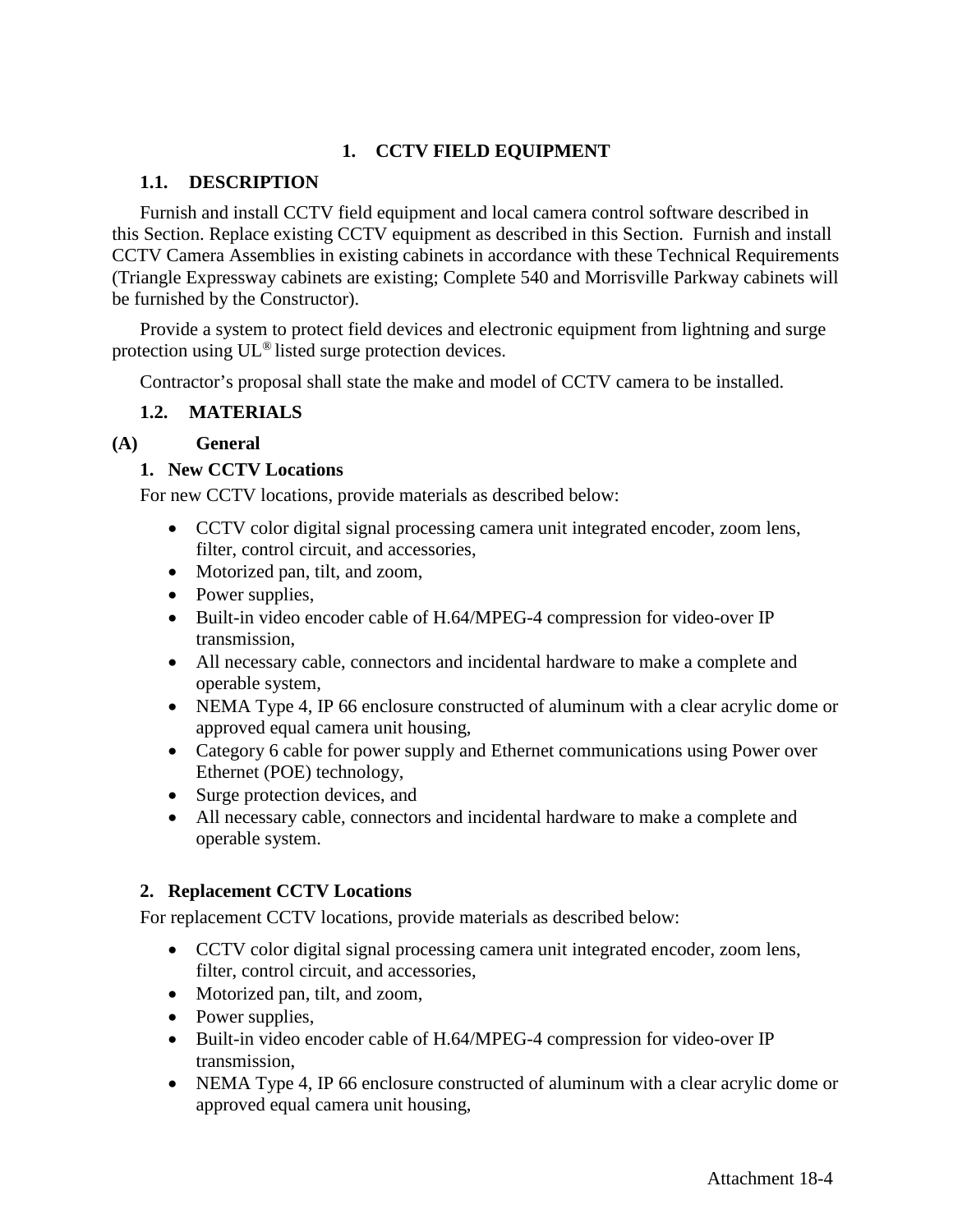- Category 6 cable for power supply and Ethernet communications using Power over Ethernet (POE) technology,
- Surge protection devices, and
- All necessary cable, connectors and incidental hardware to make a complete and operable system.

Reuse the following materials:

- CCTV cabinet
- CCTV lowering device or mounting arm (depending on which is present
- Electrical power service,
- CCTV pole,
- Fiber-optic drop cable, patch panel, and fiber-optic jumpers, and
- Ethernet switch and Ethernet patch cords may be reused.

## **(B) Standards**

- ANSI,
- ASTM,
- CE, Class B,
- EIA Standards 170, 232, 422, 250C and 485,
- FCC Rules Part 15, Sub-part J,
- FCC Class A,
- FCC, Class B,
- IEEE,
- ICEA,
- IMSA,
- ISO 9001.
- NEC,
- NEMA 4X, IP 66,
- NEMA Type 1,
- NTSC, and
- UL Listed.

Provide UL listed surge protection devices according to the UL 1449, 2nd edition standard that comply with the NEMA requirements as detailed in the NEMA TS 1 (1992) standard.

Provide a means to ground all equipment as called for in the *Standard Specifications*, and these Technical Requirements.

## **(C) Camera Assembly**

Furnish new CCTV camera assemblies as quantified in Attachment 4B and Attachment 4C. Each assembly consists of one dome CCTV camera that contains, in a single enclosed unit, the following functionality and accessories:

## **1. Cameras**

Provide new 1/3-inch charged-coupled device (CCD) color day/night cameras. The sensors shall use Complementary Metal-Oxide-Semiconductor (CMOS) technology. The camera must meet the following minimum requirements: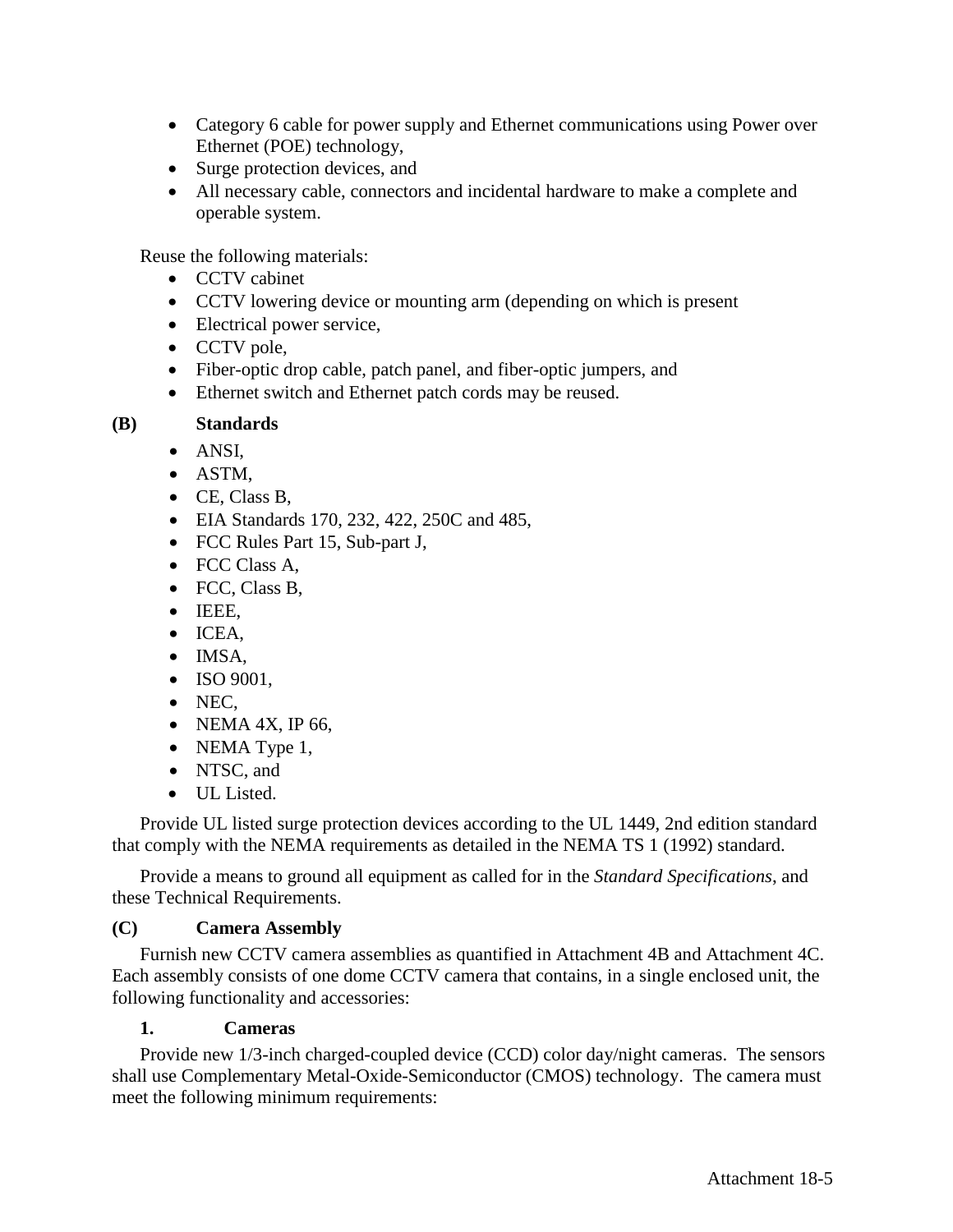| Video signal format:     | NTSC compatible resolution, user selectable up<br>to a maximum of $1920 \times 1080 (1080p)$                                                 |
|--------------------------|----------------------------------------------------------------------------------------------------------------------------------------------|
| White balance:           | Automatic through the lens with manual<br>override,                                                                                          |
| Electronic-shutter:      | DIP-switch selectable NTSC electronic shutter<br>with speed range from $1/2$ of a second (off) to<br>$1/30,000$ of a second (NTSC),          |
| Overexposure protection: | Built-in circuitry or a protection device to<br>prevent any damage to the camera when pointed<br>at strong light sources, including the sun, |
| Gain control:            | Automatic and manual,                                                                                                                        |
| Sensitivity:             | 0.6 lux at 90% scene reflectance, with f/1.6 and<br>28 dB gain,                                                                              |
| Input/output Connection: | Single 10BASE-T/100BASE-T compatible<br>outdoor-rated Category 6 cable for video and<br>control, and IP66-rated RJ45 connector               |
| Security:                | Min. 20 users in unicast mode, unlimited in<br>multicast                                                                                     |
|                          | Open Application Programming Interface (API): ONVIF Profile S                                                                                |
| Primary supply voltage:  | 120 VAC,                                                                                                                                     |
| Camera voltage:          | 24 VAC or 24 VDC, and                                                                                                                        |
| Camera power:            | 73 VA with heater and blower at 24 VAC.                                                                                                      |

## **2. Lens**

Provide each camera with a motorized zoom lens with automatic iris control with manual override and neutral density spot filter. Provide lenses that meet the following optical specifications:

| $\bullet$ | Automatic focus:            | Automatic with manual override, Electronic                                                     |
|-----------|-----------------------------|------------------------------------------------------------------------------------------------|
|           |                             | Image Stabilizations (EIS)                                                                     |
|           | • Horizontal angle of view: | 59 degrees at 4.3 mm wide zoom and 2.1                                                         |
|           |                             | degrees at 129 mm telephoto zoom,                                                              |
| $\bullet$ | Focal length:               | 4.3 mm to 129 mm, 30X optical zoom, 12X                                                        |
|           |                             | electronic zoom,                                                                               |
|           | • Zoom Speed:               | 2.9, 4.2 and 5.8 seconds,                                                                      |
| $\bullet$ | Lens aperture:              | Minimum of $f/1.6$ to $f/4.7$ ,                                                                |
|           |                             | • Maximum Sensitivity at 35 IRE: .025 lux at $\frac{1}{2}$ second color, .1 lux at 1/60 second |
|           |                             | black and white, $.004$ lux at $\frac{1}{2}$ second black and                                  |
|           |                             | white,                                                                                         |
|           | Preset positioning:         | Minimum of 128 presets.                                                                        |

The lens must be capable of both automatic and remote manual control iris and focus override operation. The lens must be equipped for remote control of zoom and focus, including automatic movement to any of the preset zoom and focus positions. Provide mechanical or electrical means to protect the motors from overrunning in extreme positions. The operating voltages of the lens must be compatible with the outputs of the camera control.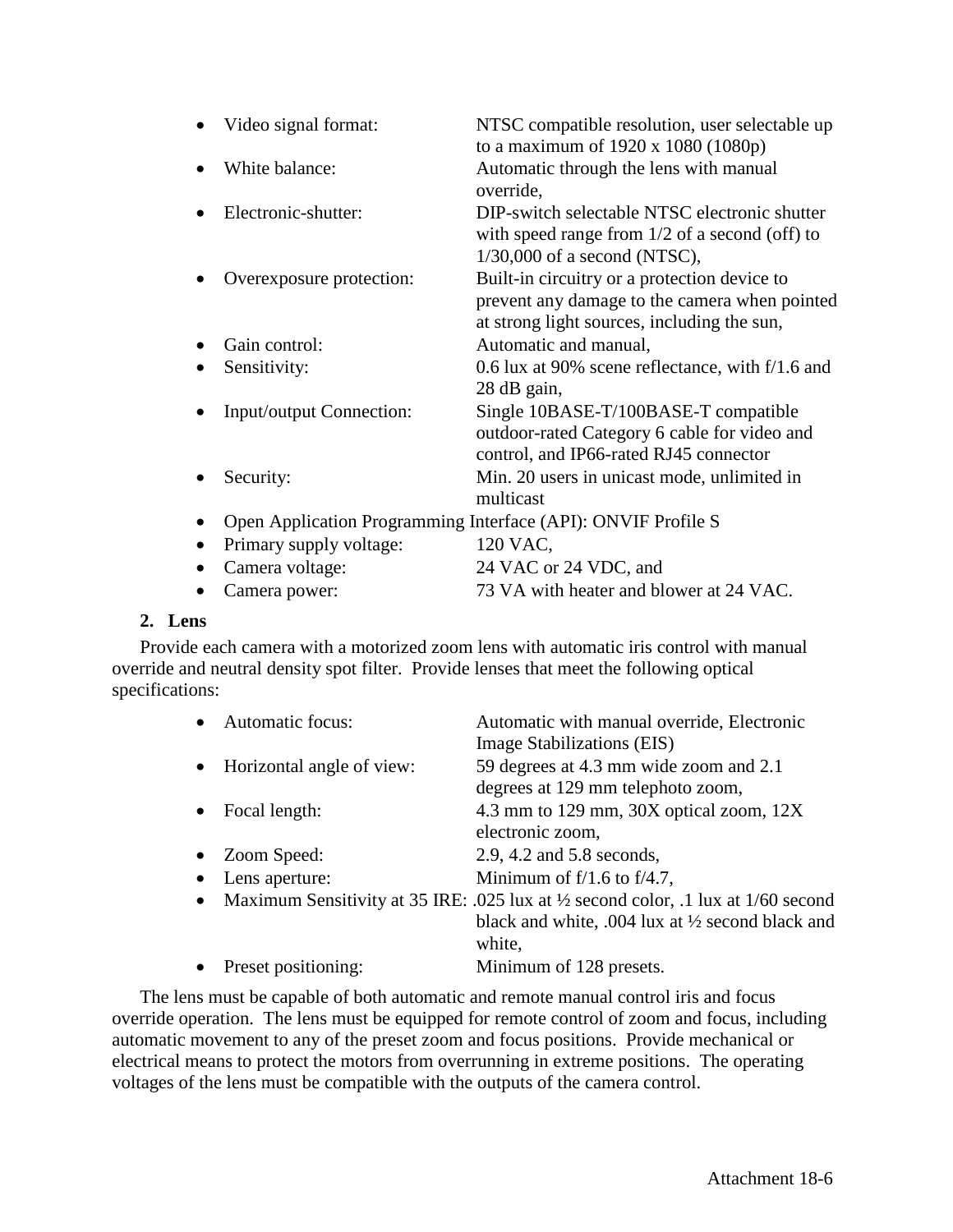## **3. Camera Housing**

Provide new dome style enclosure for assemblies with a high performance integrated dome system or approved equal. Provide the dome housing with a 1½" NPT threaded cable entry. Equip each camera housing with a mounting assembly for attachment to the CCTV camera pole. The enclosures must be equipped with a strip heater. Provide a sunshield fabricated from corrosion resistant aluminum and finished in a neutral color of weather resistant enamel. The viewing area of the enclosure must be tempered glass.

Provide surge protectors for all ungrounded conductors that will enter the CCTV enclosure as described below. House the surge protectors within the CCTV housing in a manner approved by NCTA.

A dome-type environmental housing shall have a sustained ambient operating temperature of -50 degrees F to 122 degrees F, with 100 percent non-condensing relative humidity as defined within the NEMA TS-2 (1998) standard. The enclosure shall have a NEMA 4X/IP-66 rating.

#### **4. Pan and Tilt Unit**

Equip each new dome style assembly with a pan and tilt unit. The pan and tilt unit must be integral to dome system. The pan and tilt unit must be rated for outdoor operation, provide dynamic braking for instantaneous stopping, prevent drift, and have minimum backlash. The dome must have an auto flip dome rotation to rotate and reposition camera for viewing objects passing below camera. Provide electronic image stabilization. The pan and tilt units must meet or exceed the following specifications:

- Pan: Continuous 360 degrees,
- Tilt:  $+2$  to -92 degrees minimum,
- Presets: Minimum of 128 presets,
- Preset accuracy: 0.1 degree,
- Preset pan speed: 0.1 degrees/second to 200 degrees/second,
- Preset tilt speed: 0.1 degrees/second to 400 degrees/second,
- Privacy zones: Minimum of eight user configurable shapes,
- Input voltage: 24 VDC or 24 VAC, and
- Motors: Two-phase induction type, continuous duty, instantaneous reversing.

## **5. Power Supplies**

Furnish a camera power supply recommended by the manufacturer for use with the camera. Furnish a power supply that is rated for outdoor use, is compatible with the AC electric service source (e.g., traffic signal cabinet), and provides power within the input range of the camera. Furnish camera power cable from the camera manufacturer as follows:

- Three-wire consisting of power conductors and bond wire,
- 8 AWG power conductors,
- 6 AWG bond wire, and
- THWN stranded.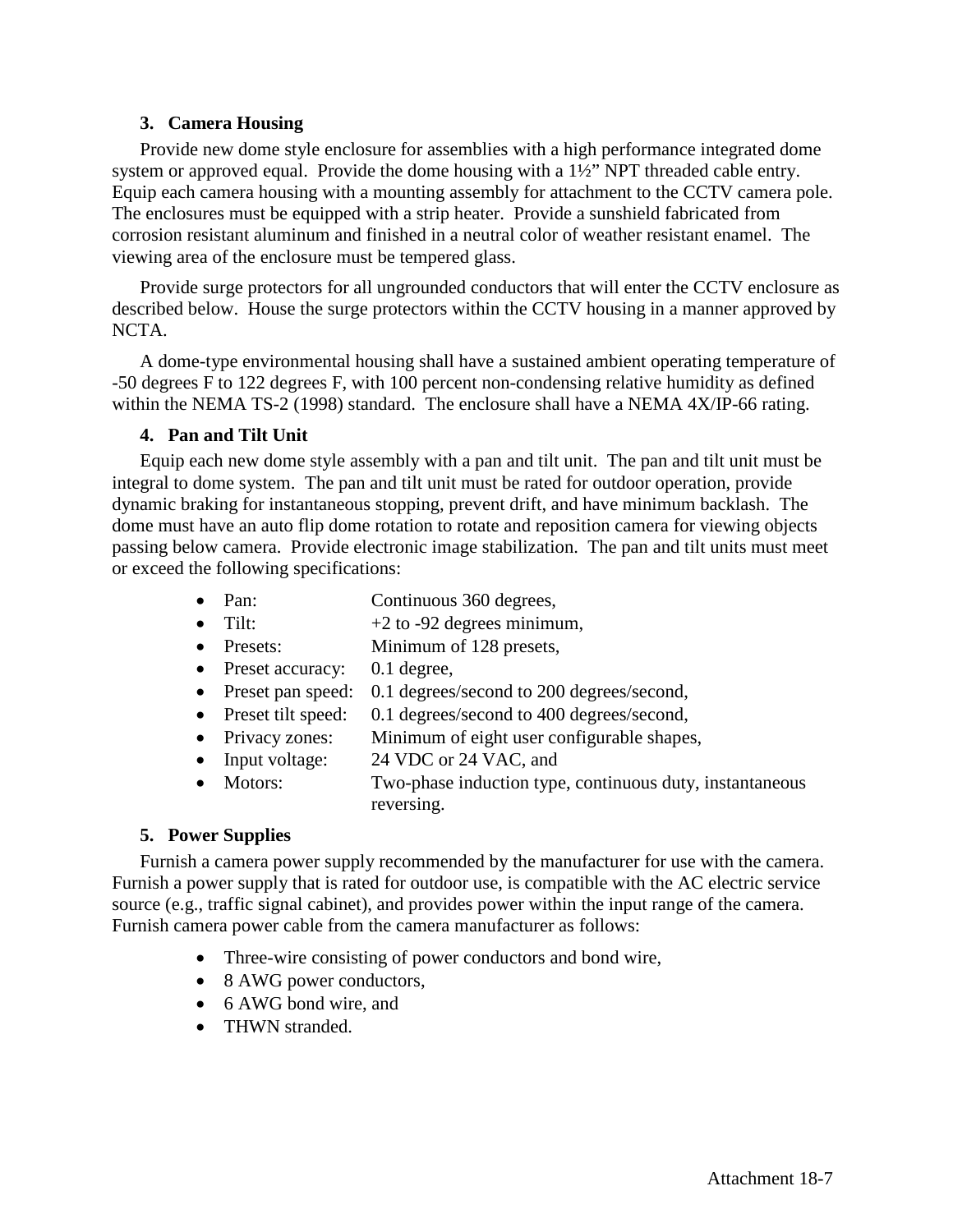## **(D) Camera Mounting Bracket**

Reuse existing mounting arm bracket or lowering device for Triangle Expressway. Use lowering device provider by the Constructor for Complete 540 and Morrisville Parkway interchange.

## **(E) Video Encoder**

All video encoders must have the following minimum features:

- Network Interface: Ethernet 10/100Base-T (RJ-45 connector)
- Protocols: IPv4, IPv6, HTTP, HTTPS, SSL, QoS, FTP, SMTP, UPnP, SNMP v2c/v3, DNS, NTP, RTSP, RTP, TCP, UDP, IGMP, DHCP
- Security: SSL, SSH, 802.1x, HTTPS encryption with password controlled browser interface
- Video Streams: 2 simultaneous streams, user configurable
- Compression: H.264 (MPEG-4 Part 10/AVC)
- Resolution: Scalable; NTSC-compatible 320x176 to 1920x1080 (HDTV 1080p, 16:9 Aspect Ratio)
- Frame Rate: 1-30 FPS programmable (full motion)
- Bandwidth: 30 kbps 6 Mbps, configurable depending on resolution
- Edge Storage: SD/SDHC/SDXC slot supporting up to 64GB memory card

Furnish cameras with a built-in digital video Ethernet encoder to allow video-over-IP transmission. The encoder units must be built into the camera housing and require no additional equipment to transmit encoded video over IP networks.

## **(F) Surge Suppression**

Provide surge protection both ahead of and behind the ITS device electronics for the cameras. All surge protection devices shall have an ambient operating temperature of -40 degrees F to 165 degrees F with 95 percent non-condensing relative humidity. All surge protection devices shall comply with the following standards:

- UL 1449 version 3 for electrical power,
- UL 497B for paired data communications, and

Provide surge protection for all four pairs of the Ethernet cable. Data voltage shall be 48 VDC. Surge protector will function with a Maximum Continuous Operating Voltage (MCOV) of 64VDC, and will clamp (on 1000VDC, 1mA,  $10/1000 \mu s$  waveform) at 72VDC  $+/-5V$ . The maximum continuous current on data lines under normal conditions will be 1.5 A. The peak surge current that can be passed on any pair of data lines can be no more than 30A. Response time on data lines shall be no more than 1 pico-seconds.

## **(G) Software**

Provide Vendor-supplied GUI-based software to setup, configure and operate the cameras in the field. This software shall include features to set communications addresses and protocols, define camera ID lens control, digital signal processing (DSP) settings, azimuth configuration, presets, tours, and privacy zones. The software shall allow the user to control all functions of the camera locally from the CCTV cabinet at the base of the pole with a serial or USB cable.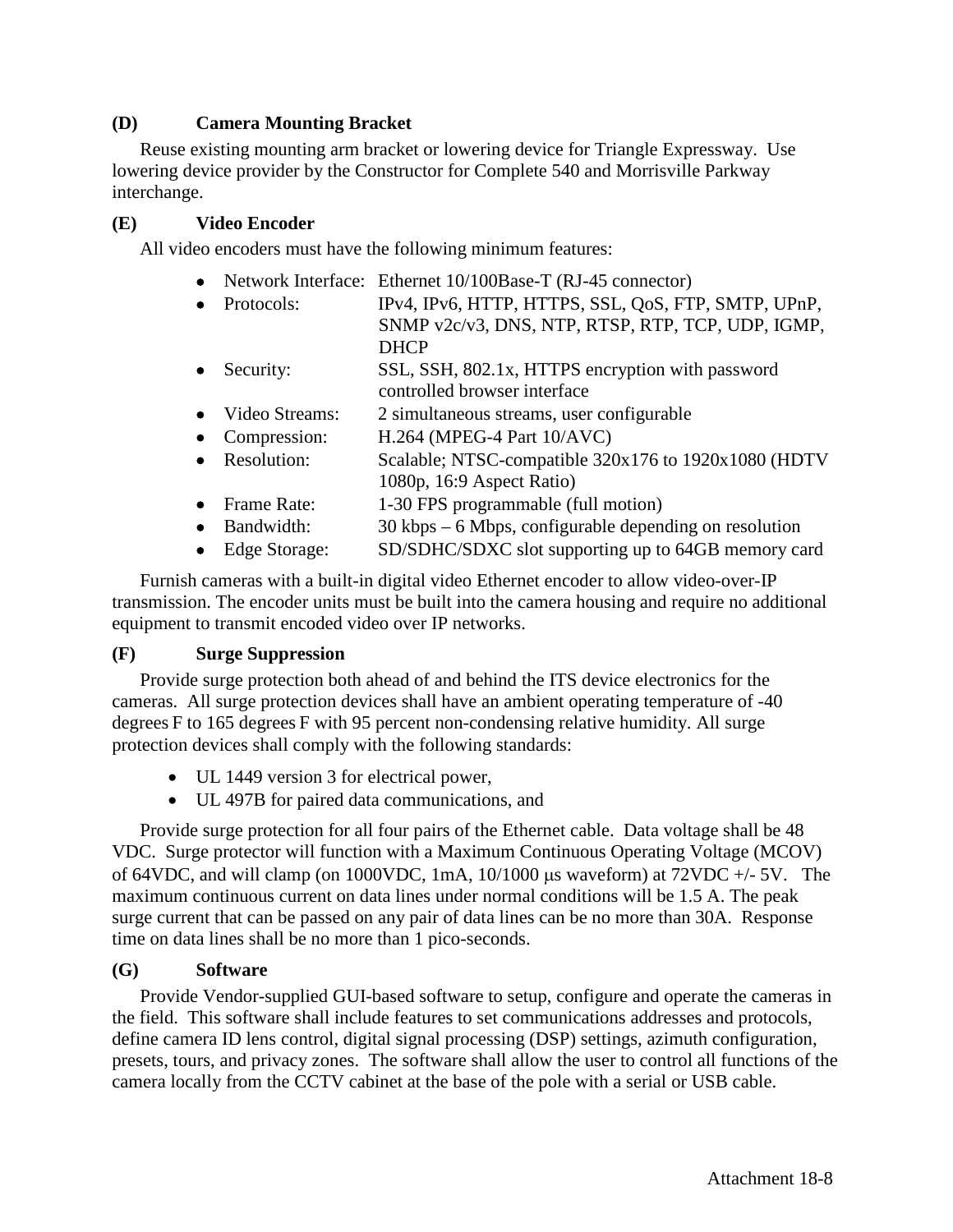## **1.3. CONSTRUCTION METHODS**

## **(A) Electrical and Mechanical Requirements**

Ground all equipment as called for in the *Standard Specifications*, and these Technical Requirements.

The air terminal ground wire must not pass through any equipment cabinet or enclosure.

Electrically bond each camera and pan/tilt/zoom mechanism and its housing to the CCTV camera attachment assembly using a number 6 AWG braided copper conductor.

## **(B) Category 6 Ethernet Cable**

Install the Category 6 Ethernet cable between the camera and its respective cabinet. Connect the Category 6 Ethernet cable to the power injector. Connect the power injector to with Category 6 Ethernet cable to the Ethernet edge switch.

## **(C) Surge Protection**

## **1. Device Line Side Power**

Connect the surge protection devices on the CCTV power source on the line side. This device shall provide protection between line-to-neutral, line-to-ground, line-to-line and neutral-toground.

## **2. Device Load Side Power**

Connect the surge protection devices in the power line side ahead of all CCTV electronic equipment. This installation technique is designed to restrict earth current transients induced within the ground or directly from the power source from entering the ITS device through the incoming 120/240-volt power circuit. This device shall provide protection between line-toneutral, line-to-ground, line-to-line and neutral to ground. Install surge protection devices in the CCTV cabinets as called for in the *Standard Specifications*, and these Technical Requirements.

## **3. Device Data**

Connect the Ethernet surge protection device between the POE injector and the CCTV camera. Install surge protection devices in the CCTV as called for in the *Standard Specifications*, and these Technical Requirements.

## **(D) CCTV Camera Attachments**

Install the camera attachment assembly to the mounting bracket or lowering device in a manner that allows for the removal and replacement of the CCTV enclosure as well as providing a weatherproof, weather-tight seal that does not allow moisture to enter the enclosure.

## **(E) Software**

Install the Vendor-supplied GUI-based software to setup, configure and operate the cameras on any laptop supplied by the Constructor's project.

## **(F) Remove Existing Equipment**

Remove the existing cameras, surge protection, cabling to camera and the PRO-SCP local camera control unit on Triangle Expressway.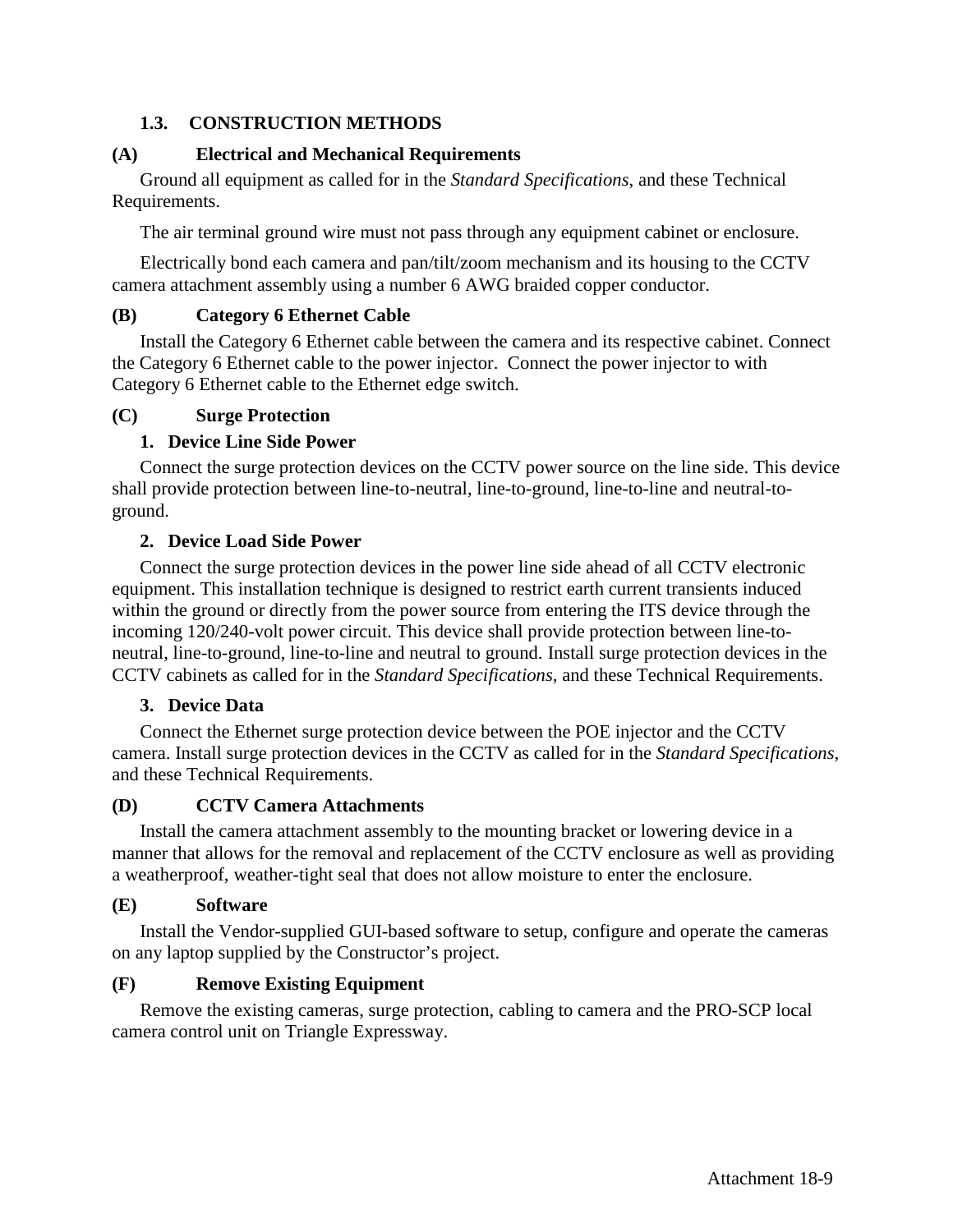## **1.4. PRICING**

The cost of all surge suppression and all supporting hardware and accessories shall not be priced separately but shall be included in the cost per location price in the pricing sheets.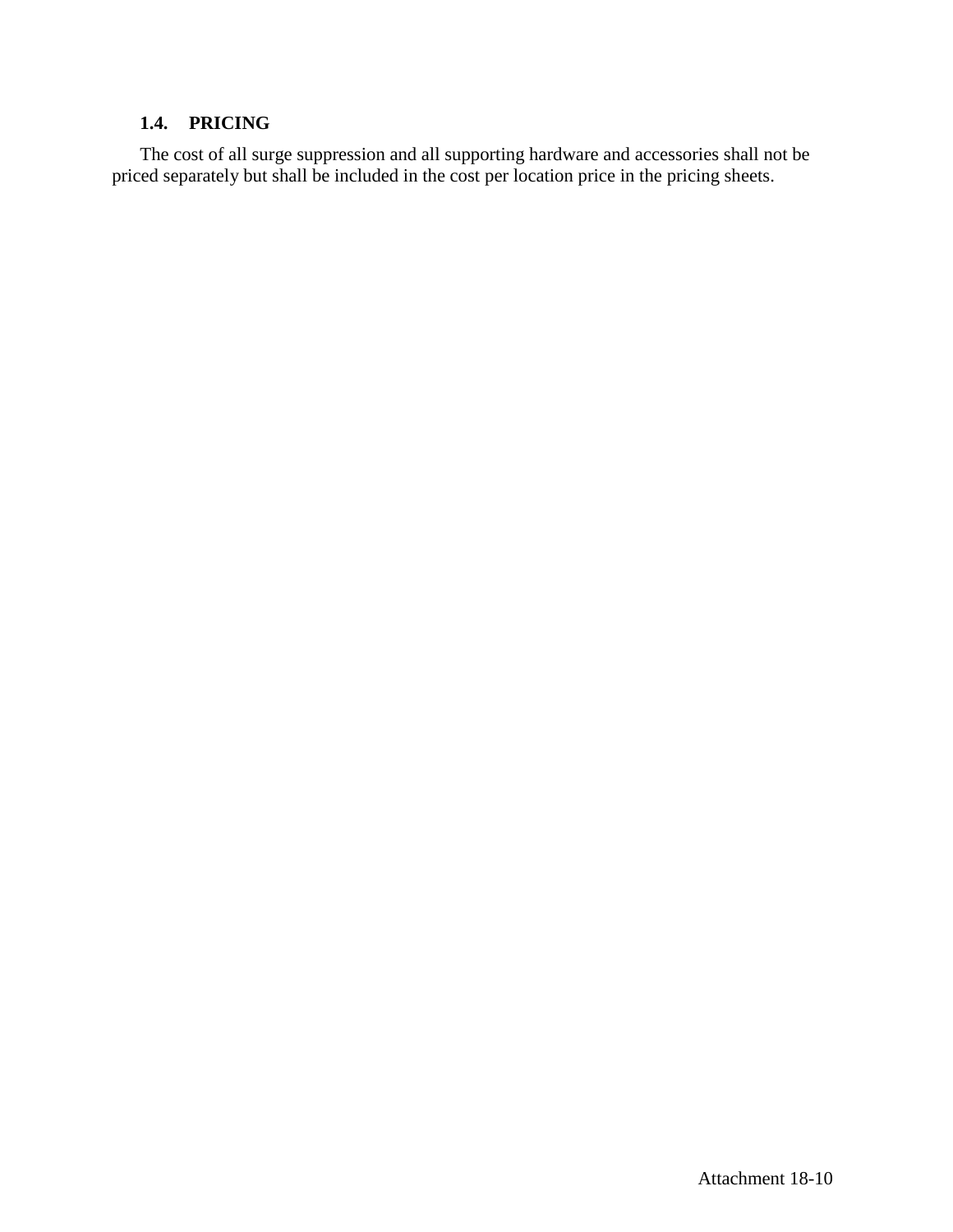## **2. MICROWAVE VEHICLE DETECTION SYSTEM**

## **2.1. DESCRIPTION**

Furnish and install Microwave Vehicle Detection System (MVDS) field equipment and local software described in this Section. The MVDS radar devices will collect traffic data by lane and direction such as traffic volume, vehicle speed, average speed, lane occupancy, vehicle classification and presence. Supply Wavetronix SmartSensor-HD or NCTA-approved equal.

Contractor's proposal shall state the make and model of MVDS sensor to be installed.

Replace existing MVDS equipment as described in this Section.

## **2.2. MATERIALS**

#### **(A) General**

#### **1. New MVDS Locations**

For new MVDS locations, provide materials as described below:

- MVDS detector,
- Power supplies,
- Pole-mount attachment hardware,
- 120VAC, 24V, and RS-422/485 surge protection devices.
- Composite MVDS cable between the MVDS cabinet and MVDS unit,
- All necessary cable, connectors and incidental hardware to make a complete and operable system,

#### **2. Replacement MVDS Locations**

For replacement MVDS locations, provide materials as described below:

- MVDS detector,
- Power supplies,
- Existing pole-mount MVDS attachment hardware may be reused, otherwise supply,
- Composite MVDS cable for power supply and communications, if existing RS-422 cable is not sufficient,
- Ethernet surge protection devices.
- All necessary cable, connectors and incidental hardware to make a complete and operable system,

Reuse the following materials:

- MVDS cabinet.
- MVDS mounting arm/bracket may be reused,
- Electrical power service,
- MVDS pole,
- Composite MVDS cable between the MVDS cabinet and MVDS unit may be reused,
- Fiber-optic drop cable, patch panel, and fiber-optic jumpers,
- Ethernet edge switch and Ethernet patch cords may be used,
- Terminal server may be reused,
- Ethernet switch and Ethernet patch cords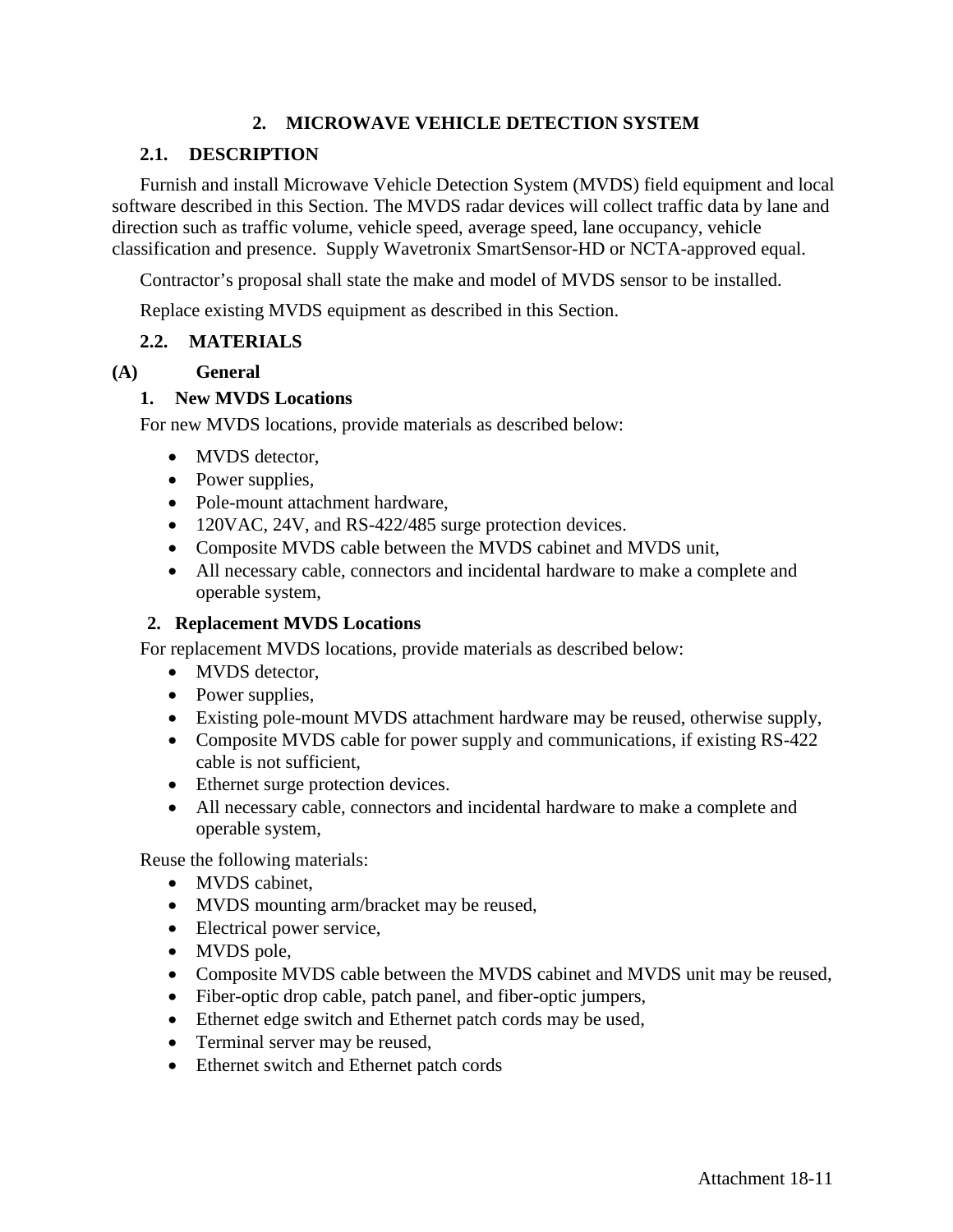IMPORTANT NOTE: Replace sensors "in kind"; i.e., where one sensor is deployed, replace with 1 sensor; where 2 sensors are employed, replace with 2 sensors, etc. Furnish new MVD sensors as quantified in Attachment 4A and Attachment 4B.

Furnish and install non-intrusive microwave radar vehicle detectors (MVDS) in existing detection cabinets in accordance with these Technical Requirements (Triangle Expressway cabinets are existing; Complete 540 and Morrisville Parkway cabinets will be furnished by the Constructor). Furnish FCC-certified low-power passive microwave radar detectors that collect by lane and direction: volume, speed, classification and occupancy data. Furnish and install MVDS lead-in cable in accordance with these Technical Requirements (if not re-using cable for existing deployments). Provide MVDS devices with all necessary hardware, mounting brackets and cabling to provide a complete, integrated and fully functional system. The MVDS devices must meet the following minimum functional requirements:

#### **3. Functional Requirements**

Provide a (MVDS) that uses a Federal Communications Commission (FCC)-certified, lowpower, dual-band microwave radar beam to detect vehicle passage and generate volume, occupancy, length-based classification, and speed data. Ensure that the MVDS is a true-presence microwave radar that uses the frequency modulated continuous wave (FMCW) principle. Ensure that any non-background targets reflect the signal back to the microwave radar detector, where the targets are detected and their range measured.

Ensure that the MVDS provides speed-trap emulation and can detect automatically sensor settings, baud rates, loop spacing, and communication port settings to select an operational mode.

Ensure that the detector can self-tune and allow manual calibration via supplied vendor software. Ensure that the MVDS is capable of auto-calibration and auto-configuration, and that it does not transmit any signals outside its FCC-approved frequency. Provide a setup program that allows the operator to define detection zones within the detector's field of view. Ensure that the detector automatically configures zones, requiring minimal external tuning. Verify that the unit is not adversely affected by varied weather conditions, such as rain, fog, heat, or wind.

Ensure that the MVDS can compute, store, and provide all required traffic parameter measurements per detection zone in user-selected time intervals from 0 to 60 minutes, including, but not limited to, 10 seconds, 20 seconds, 30 seconds, 60 seconds, 5 minutes, 10 minutes, 15 minutes, 30 minutes, and 60 minutes. The MVDS shall log and store vehicle volume, occupancy, length-based classification and speed data for a minimum of seven days regardless of collection interval. Data storage within the MVDS shall utilize a first in/first out architecture such that the oldest stored data record is overwritten with the newest data record when the storage device is at full capacity.

Provide detectors meeting the following requirements:

- Detection Zone: Twelve traffic lanes (minimum)
- Detection Range: 6 to 250 feet
- Zone Resolution: 1 foot
- Configuration: Automatic
- Management: Supports local and remote management
- Operating Frequency: 10 to 25 GHz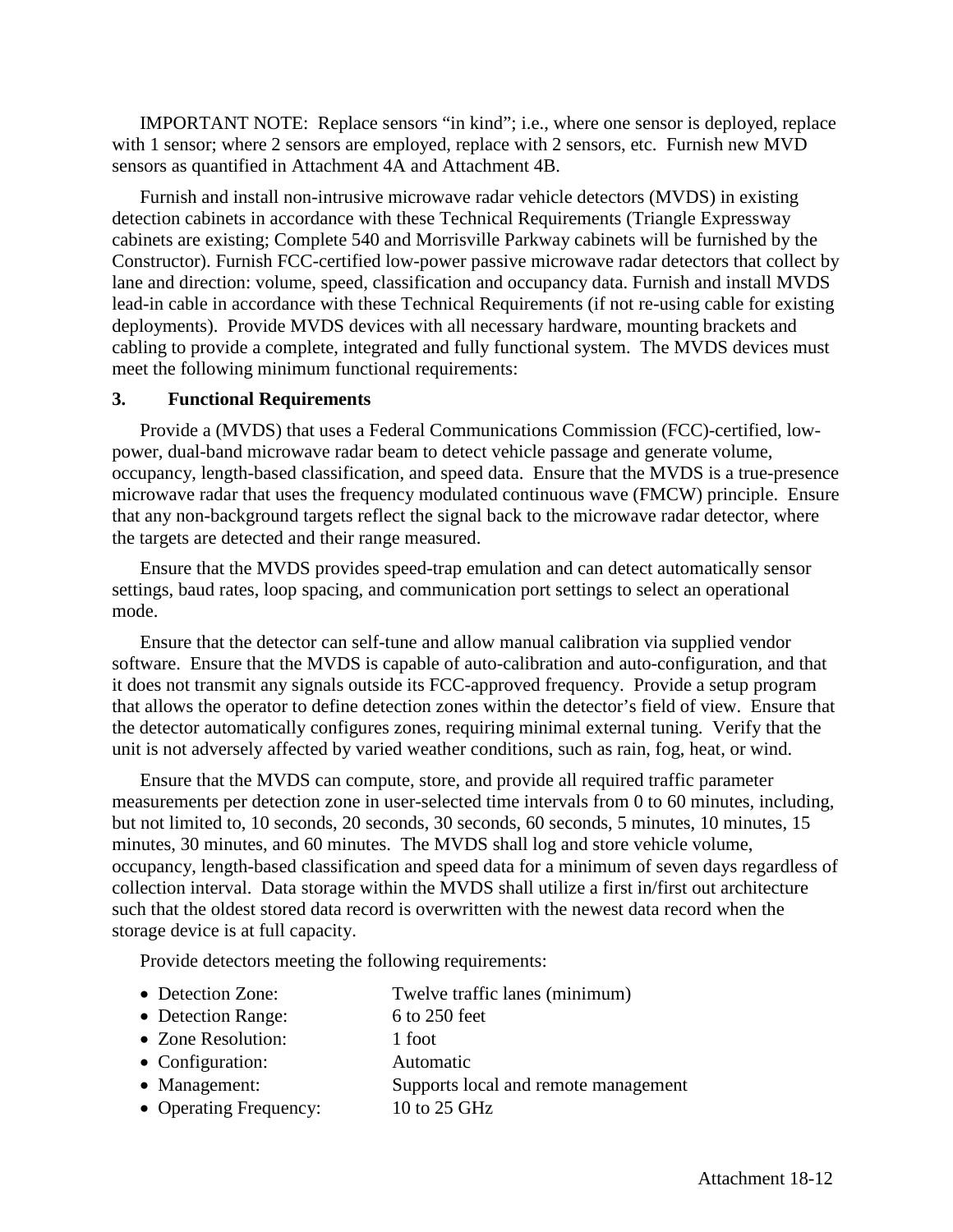Provide a detector that uses dual radars in a single unit for speed trap data collection in a single unit.

#### **(B) Mechanical Requirements**

When the microwave vehicle detection system requires an integrated card rack interface(s), provide only enough interface cards to implement the vehicle detection shown on the signal plans. Provide a means acceptable to NCTA to configure traffic lanes and detection zones. Provide each channel output with a programmable means to delay the output call upon activation of a detection zone that is adjustable in one-second increments (maximum) over the range of 0 to 25 seconds. Provide each channel output with a programmable means to extend the output call that is adjustable in one-second increments (maximum) over the range of 0 to 25 seconds. Ensure both delay and extend timing can be set for the same channel output.

Ensure the advance detection system provides each channel output call of at least 100 ms. in duration.

For units without an integrated card rack interface, provide Form C output relay contacts rated a minimum of 3A, 24VDC.

Provide a detector housing that can be pole-mounted. Supply a universal mounting bracket that is adjustable on two axes for optimum alignment.

Provide detectors that collect and store data by lane. Collect volume, speed, occupancy, direction of travel and classification. Provide detectors that can collect in five, ten and thirty minutes sampling periods.

Provide detectors that store the configuration in non-volatile memory. All detector data shall be downloadable.

#### **(D) Communications Requirements**

Ensure that major components of the detection system (such as the sensor and any separate hardware used for contact closures), include a minimum of one serial or Ethernet communications interface. Ensure the system can be configured and monitored via one or more communications interface.

Ensure that the MVDS generates and transmits traffic data either in serial format using an Electronic Industries Alliance (EIA) standard EIA-232 or RS-485 communication port or an Internet Protocol (IP) interface. If the detector does not have Ethernet communications integral to the detector provide data translators to provide for Ethernet communications. Ensure that the MVDS can generate contact closures emulating the output of a pair of 6-foot by 6-foot loops with leading edges placed 16 feet apart.

Verify that the MVDS is IP addressable. Ensure that all device communication addresses are user programmable.

Ensure that the MVDS supports Ethernet protocols. Ensure that wired Ethernet interfaces provide a 10/100 Base TX connection. Verify that all unshielded twisted pair/shielded twisted pair network cables and connectors comply with TIA-568.

Ensure that the setup program assigns an IP address to the detection unit. Ensure that the MVDS responds to a polling request from the STOC for traffic data. Verify that the detection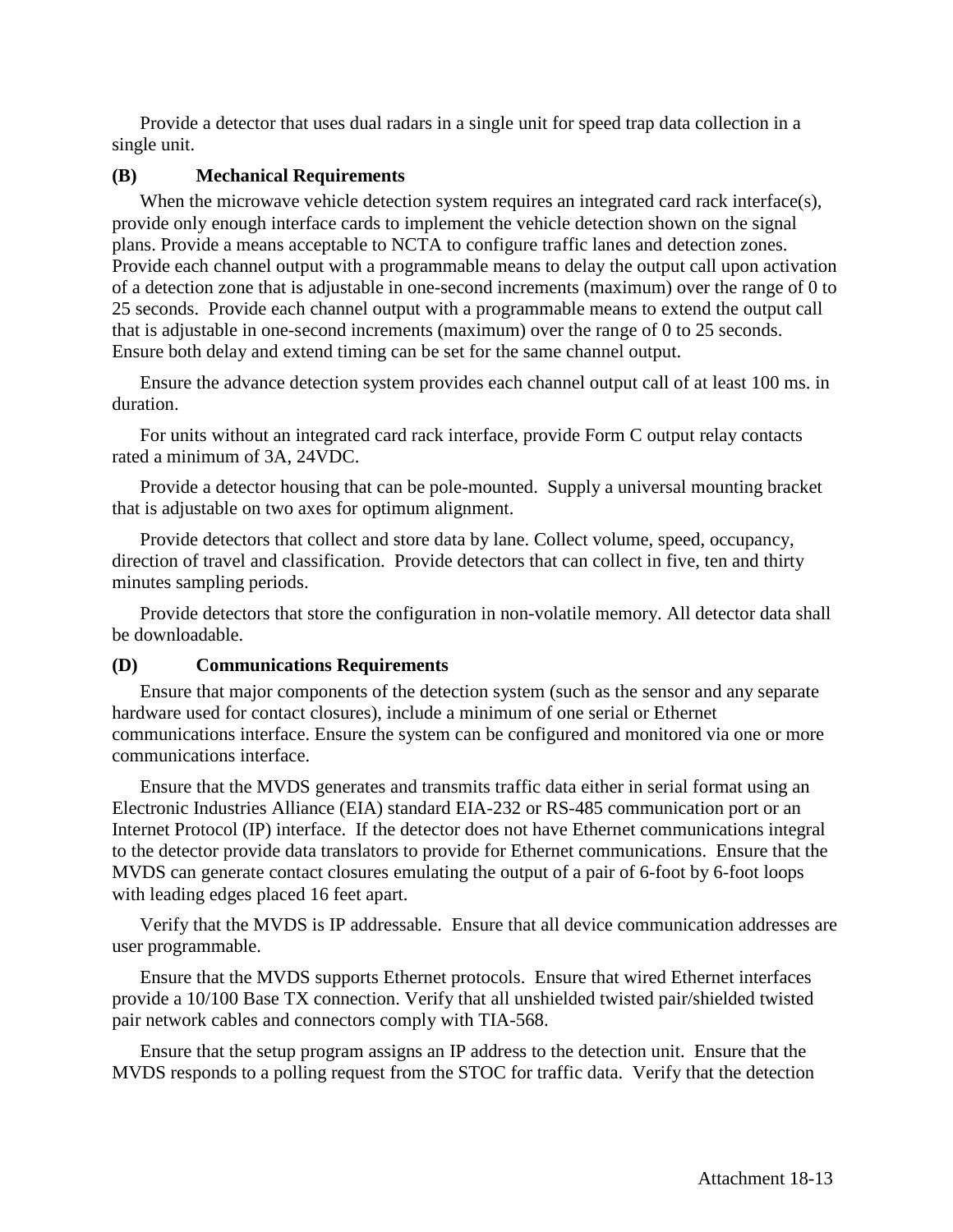unit responds with the accumulated traffic parameter measurements from the period since the last request was issued.

Verify that the MVDS stores all system configuration and traffic parameter data within internal nonvolatile memory. Verify that traffic data can be locally and remotely transferred by issuing requests from a personal computer (PC) across the communication network connecting the detector and the STOC operator workstation or another PC.

## **(E) Configuration and Management**

Ensure that the MVDS software application provides PC desktop display of the detection zones and control of any vehicle detector connected to the network. Ensure that the MVDS setup program enables the operator to select whether data is output as contact closures emulating standard loop detector outputs, and/or as accumulated statistical data using detector serial ports.

Verify that the sensor holds a vehicle's presence in the specified detection zone until the vehicle is clear of the zone. Ensure that the sensor does not tune out stationary vehicles within a detection zone and thereby give a false clear status to the lane, even if a vehicle has stopped for a period exceeding 30 minutes. Provide a detector that can resolve closely spaced vehicles.

Provide an assembly manufactured in such a way as to prevent reversed or improper installation. Ensure that the MVDS design provides high-voltage exposure protection to personnel during equipment operation, adjustments, and maintenance.

Ensure that an operator using a locally connected laptop computer can conduct system setup, calibration, diagnosis, and data retrieval operations. Ensure that the MVDS can have its configuration data saved to a laptop computer or server, which can later transfer the data back to the MVDS for reloading.

Ensure that the MVDS operator can use a laptop computer or server to edit previously defined detection configurations to permit adjustments to the detection zone's size, placement, and sensitivity, and to reprogram the detector's parameters.

Ensure that the laptop computer and the MVDS can communicate when connected directly by an EIA-232 cable. Ensure that the laptop computer and MVDS can communicate across the ITS system's communication network using the NTCIP standards described in this Scope of Work. Ensure that the software allows communication between multiple users and multiple field devices concurrently across the same communication network.

Once programmed, ensure that no periodic adjustments are required to the detection zones unless physical roadway conditions change, such as lane shifts or closures.

## **(F) Electrical Requirements**

Ensure that the MVDS field hardware meets the requirements in the FCC's *2005 Code of Federal Regulation (CFR), Title 47, Part 15.* The detector shall not interfere with any known equipment.

Ensure the MVDS operates using a nominal input voltage at the field cabinet of 120 volts of alternating current  $(V_{AC})$ . Ensure that the system's power supply will operate with an input voltage ranging from 89 to 135  $V_{AC}$ . For any device requiring a source input other than the standard 120  $V_{AC}$ , supply the appropriate means of conversion. Ensure that the MVDS operator can select and use 12 to 24 volts of direct current ( $V_{DC}$ ) and 115  $V_{AC}$  at 60 Hz.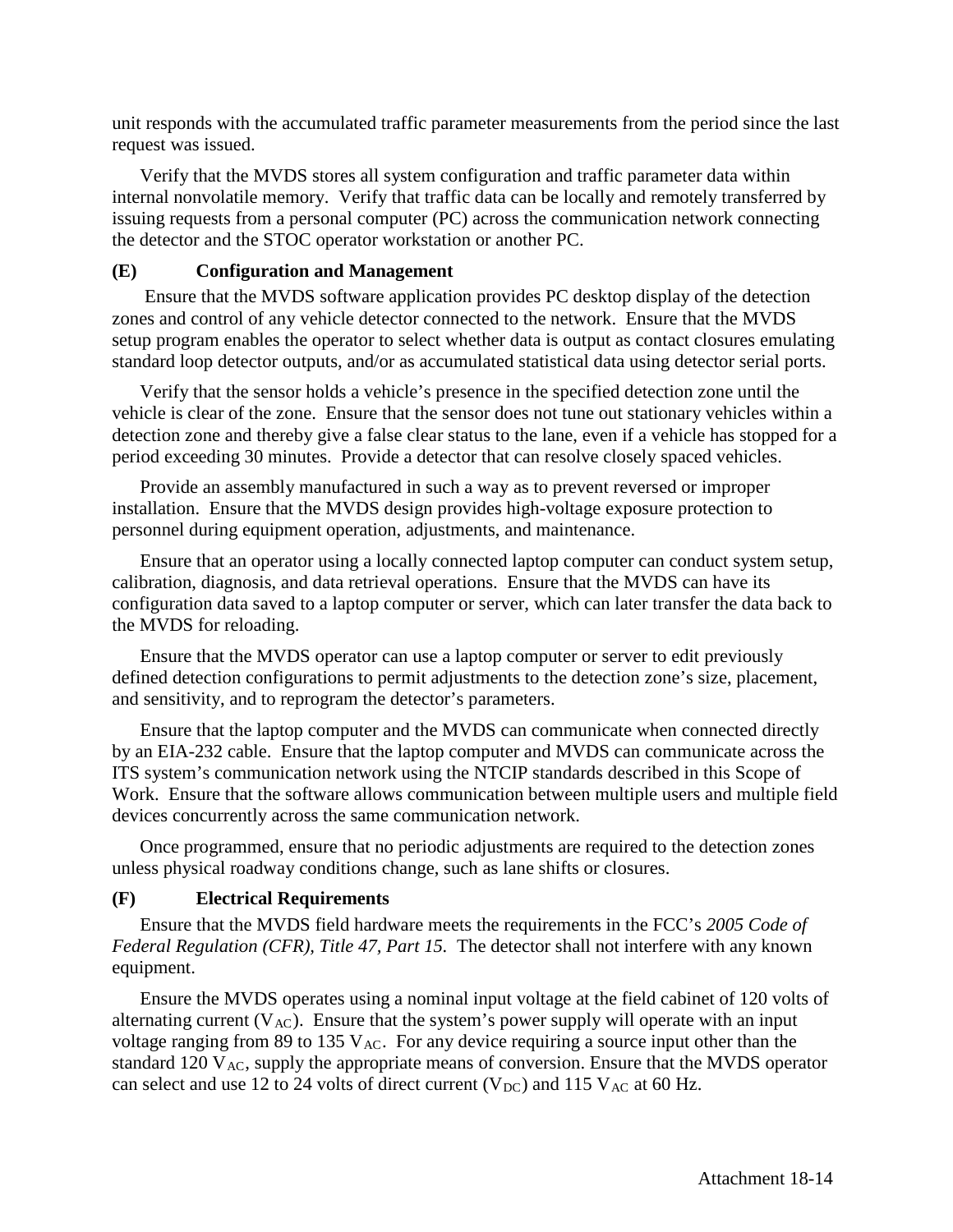Ensure that the power cable running between the MVDS and its electrical service is in a separate conduit. Do not install communication cables in the same conduit as power cables carrying voltage greater than 24  $V_{DC}/V_{AC}$  or current more than 1.5 amps. Do not install the power and communication cables in the same pull boxes.

Provide an assembly manufactured in such a way as to prevent reversed or improper installation. Ensure that the MVDS design provides high-voltage exposure protection to personnel during equipment operation, adjustments, and maintenance.

Furnish all equipment with the appropriate power and communication cables. Install the power cable and the communication cables per the manufacturer's recommendation. Ensure that the cables comply with NEC sizing requirements as presented in NEC Article 210-19(a), Fine Print Note (FPN) No. 4, and meet all other applicable standards, specifications and local code requirements.

Cut all wires to their proper length before assembly. Do not double back any wire to take up slack. Neatly lace wires into cables with nylon lacing or plastic straps. Secure cables with clamps and provide service loops at all connections.

If power to the MVDS or a subcomponent thereof is interrupted, ensure that the equipment automatically recovers after power is restored. Ensure that all programmable system settings return to their previous configurations and the system resumes proper operation.

Ensure that the detector is FCC certified and that the FCC's identification number is displayed on an external label. Ensure that the detector transmits within a frequency band of 10.525 gigahertz,  $\pm 25$  megahertz, or another FCC approved spectral band.

#### **(G) Environmental Requirements**

Provide MVDS that meet all specifications during and after being subjected to an ambient operating temperature range of -30 degrees F to 165 degrees F with a maximum non-condensing relative humidity as defined in the environmental requirements section of the NEMA TS 2 standard.

Verify that the MVDS manufacturer certifies that its device has successfully completed environmental testing as defined in the NEMA TS 2 standard. Verify that vibration and shock resistance meet the requirements of Sections 2.1.9 and 2.1.10, respectively, of NEMA TS 2.

Ensure that no item, component, or subassembly emits a noise level exceeding the peak level of 55 decibels adjusted (dBa) when measured at a distance of 3.3 feet away from its surface.

Ensure that MVDS components comply with the environmental requirements detailed in the NEMA TS 2 standard.

#### **(H) Performance Requirements**

The detectors shall operate with per lane volume accuracy of 95% in a side-fire configuration. The per lane volume count accuracy must exceed 95%. The per lane speed average speed and per direction average speed each must be accurate within 2 mph. the per vehicle speed measurement accuracy must be within 3 mph for 90% of the vehicles measured. The per lane occupancy accuracy must be  $+/- 20\%$  and the per direction occupancy accuracy must be  $+/- 10\%$ . The classification accuracy shall be minimum of 80%.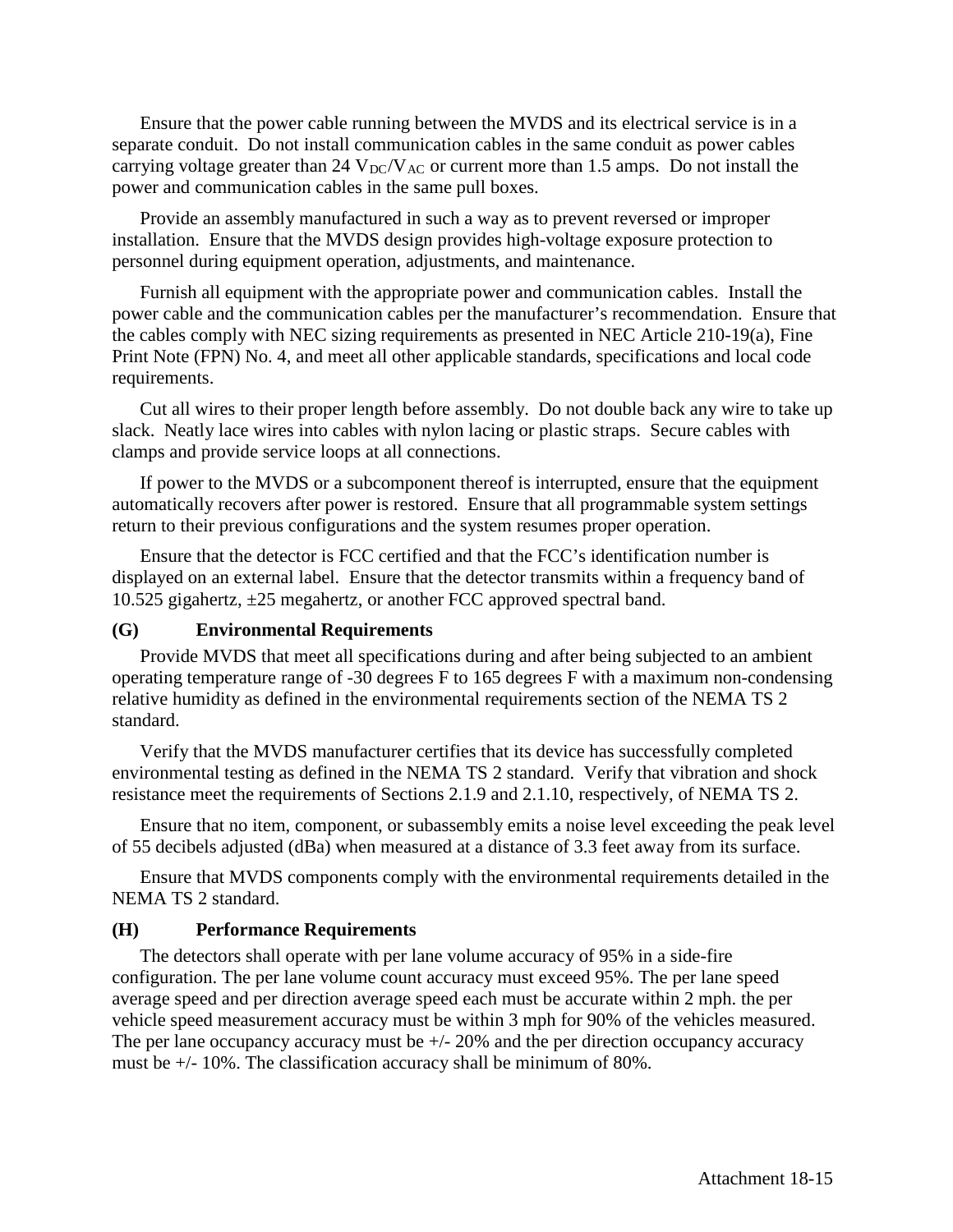To verify performance, collect sample data from the MVDS units against data collected by other means during the same time by human observation or by another method approved by NCTA. Ensure sample data is collected over several time periods under a variety of traffic conditions. Weight each data sample to represent the predominant conditions over the course of a 24-hour period. Samples will consist of 15- and 30-minute data sets collected at various times of the day. Collect count data between the following periods: 12 AM-6 AM (30 minutes), 6:30 AM-8:00 AM (15 minutes), 9:00 AM-11:00 AM (15 minutes), 11:30 AM to 1:30 PM (15 minutes), 2:00 PM-4:00 PM (15 minutes), 4:30 PM-6:30 PM (15 minutes) and 7:30 PM-12 AM (30 minutes).

## **(I) Composite MVDS Cable**

Provide eight-conductor composite cable between the MVDS cabinet and the MVDS detector. Provide keyed connectors to ensure proper alignment of pins and sockets. Provide color coded conductors. Provide the following conductors in the composite MVDS cable:

- Power: (Twisted-pair) DC+ (Red), Grnd/DC- (Black), 20 AWG,
- RS-485: (Twisted-pair) + (Blue/white),  $-$  (Blue), 22 AWG,
- RS-232: (Lead wires) CTS (brown), RTS (Orange, TD (Yellow), RD (Violet), 22 AWG, and
- Drain wire: tinned copper.

Provide cable with a grey UV-resistant PVC jacket. Provide aluminum/polyester shielding.

Provide conductors and cable with the following performance requirements:

- RS-232 and RS-485 conductors: DC resistance  $< 16.7$  ohms/1000 ft.
- Power conductors: DC resistance  $\lt 11$  ohms/1000 ft.

Provide cable with MIL-264823 connectors, minimum of 10 pins. Provide environmentally sealed backshell with strain relief.

## **2.3. CONSTRUCTION METHODS**

## **(A) General**

Refer to manufacturer's recommendations for installation height, alignment and configuration. New MVD locations for Complete 540 and Morrisville Parkway Interchange will be chosen by the Constructor and NCTA.

## **(B) MVDS Detector**

Ensure that the MVDS can be mounted on a MVDS or CCTV poles, in a side-fire configuration. For locations where the minimum setback cannot be met when mounting on front face of pole, provide a mounting bracket to mount on the side of the pole 90 degrees to traffic so the camera and lowering device do not strike the detector. Use this method only if that provides the minimum setback.

In either configuration, mount the detector level with respect to the centerline of the roadway. Tilt the unit downward toward the roadway to ensure detection of all lanes. Install the microwave vehicle detector on new and existing metal poles or structures. Install MVDS lead-in cable inside the new or existing pole and conduit to the respective cabinet. Do not install the detector data cable in a conduit with any cables carrying greater than 24 volts or cables carrying greater than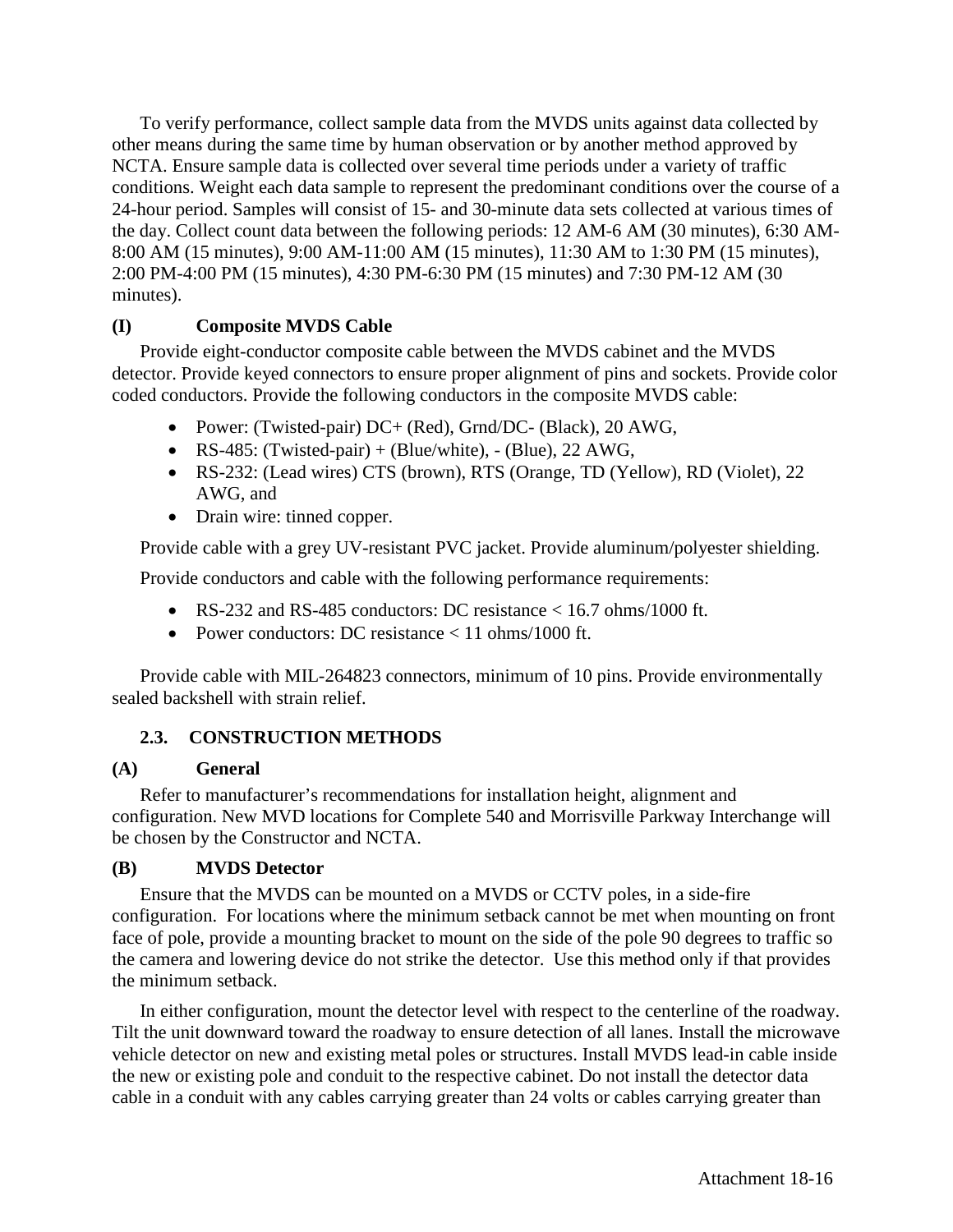1.5 amps. Furnish all required mounting brackets, cables, and related hardware. Neatly lace and secure wiring and label all cabling with permanent tags.

Mount the MVDS detector. When installing a detector near metal structures, such as buildings, bridges, or sign supports, mount the sensor and aim it so that the detection zone is not under and does not pass through any structure to avoid distortion and reflection.

Attach the mounting bracket with approved stainless-steel bands that are 0.75-inch-wide and 0.025 inch thick.

Ensure that the MVDS sensor has a 250-foot range, and that the viewing angle is a minimum of 40 degrees vertical and a maximum of 15 degrees horizontal. Verify that all detection zones are contained within the specified elevation angle per the manufacturer's recommendations and that the MVDS is capable of fully detecting all vehicles in a minimum of eight lanes or zones. Ensure that the configuration also provides accurate collection of all data types as detailed in this specification.

Provide a detector housing that can be pole-mounted. Supply a universal mounting bracket that is adjustable on two axes for optimum alignment.

#### **(C) MVDS Cabinet**

Install surge protection, power supply, breakers and other serial communication devices. Terminate the field and communications wiring.

Connect the detector to the ITS communications network (by others). Demonstrate the ability to connect, configure and download data. Configure detection zones and settings in accordance with these Technical Requirements, manufacturer's recommendations, and as directed by NCTA. Submit configuration settings (including, but not limited to, detector names, communication settings, and output assignments) and configuration file backups to NCTA.

Ensure that the detector is factory calibrated to comply with all applicable standards, specifications, and requirements.

Crimp or solder the detector connector pins to the cable conductors. Assemble and test the cable prior to onsite installation and pulling*. Cut* all wires to their proper length before installation. Do not double back wire to take up slack. Neatly lace wires into cable with nylon lacing or plastic straps, and secure cables with clamps. Provide service loops at all connections.

Perform continuity tests on the detector's stranded conductors using a meter having a minimum input resistance of 20,000  $\Omega$  per volt and show that each conductor has a resistance of not more than 16 Ω per 984.25 feet of conductor.

Measure the insulation resistance between isolated conductors and between each conductor, ground, and shield using a meter designed for measuring insulation resistance. The resistance must be infinity. Perform all resistance testing after final termination and cable installation, but prior to the connection of any electronic or field devices.

#### **(D) Electrical and Mechanical Requirements**

Provide an interface to external equipment with a single connector. Ensure that the connector provides power to the unit and allows generation of contact closure output pairs for interface with traffic controller inputs. Ensure that the connector includes serial communication lines for programming, testing, and interfacing with the modem at 9,600 to 115,000 bps baud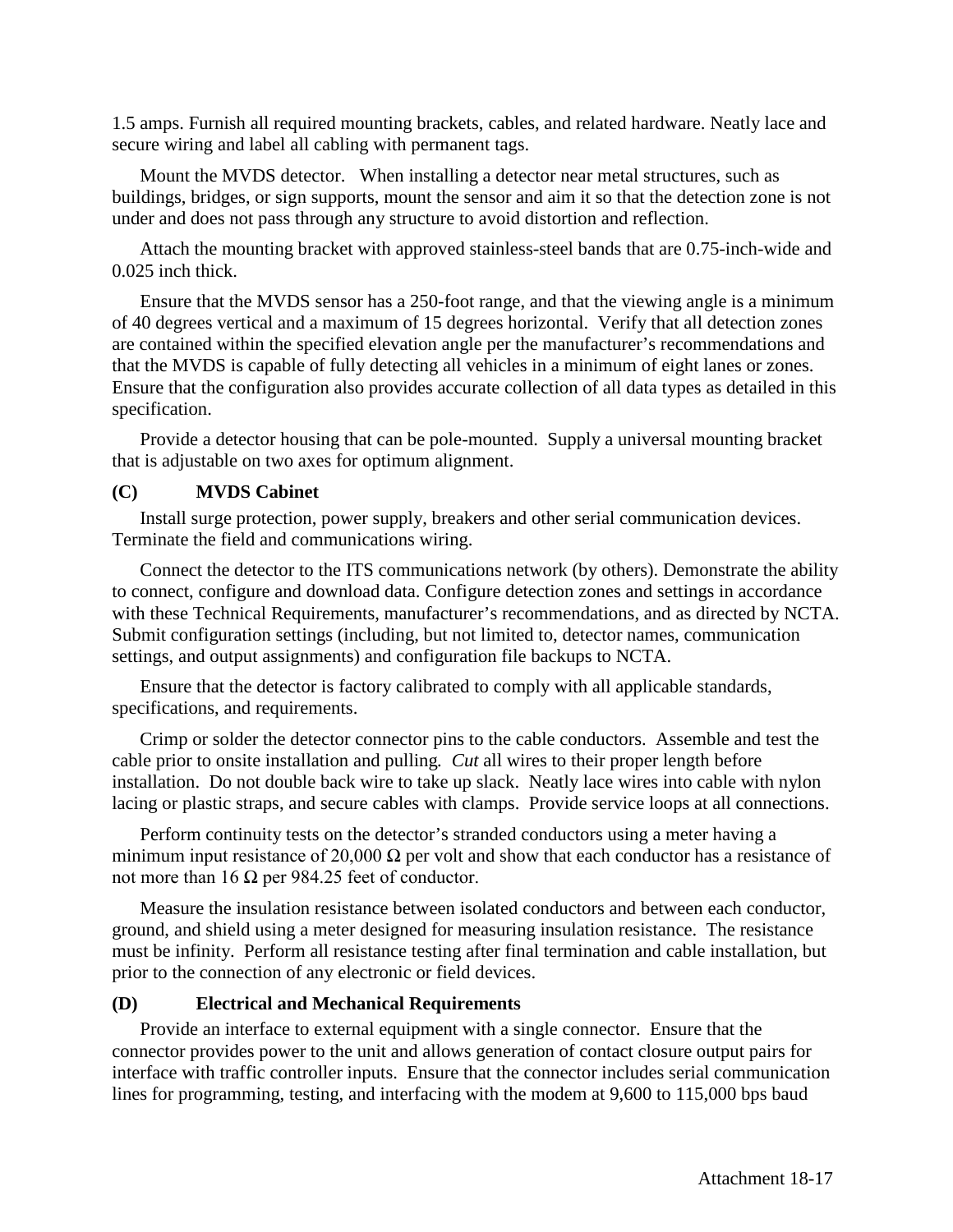rate and that it has at least 26 pins. Ensure that the serial port's data format is standard binary non-return to zero (NRZ) modulation with 8-bit data, 1-stop bit, and no parity.

Ensure that the homerun cable is a polyurethane-jacketed cable approved by NCTA, with polyvinyl chloride (PVC) insulated conductors. The homerun cable shall have a 300-volt rating and a temperature rating of 200° F. Ensure that the cable is equipped with #20 or #22 American Wire Gauge (AWG) conductors.

Install surge protectors on all ungrounded conductors entering the MVDS enclosure as described below. House the surge protectors in the MVDS cabinet on the pole in a manner approved by NCTA. The air terminal ground wire must not pass through this cabinet.

## **(E) Remove Existing Microwave Vehicle Detector Assembly**

Remove existing microwave vehicle detector assemblies on Triangle Expressway. Reuse the mounting bracket if it is compatible with the new unit.

## **2.4. PRICING**

The cost of all surge suppression and all supporting hardware and accessories shall not be priced separately but shall be included in the cost per location price in the pricing sheets.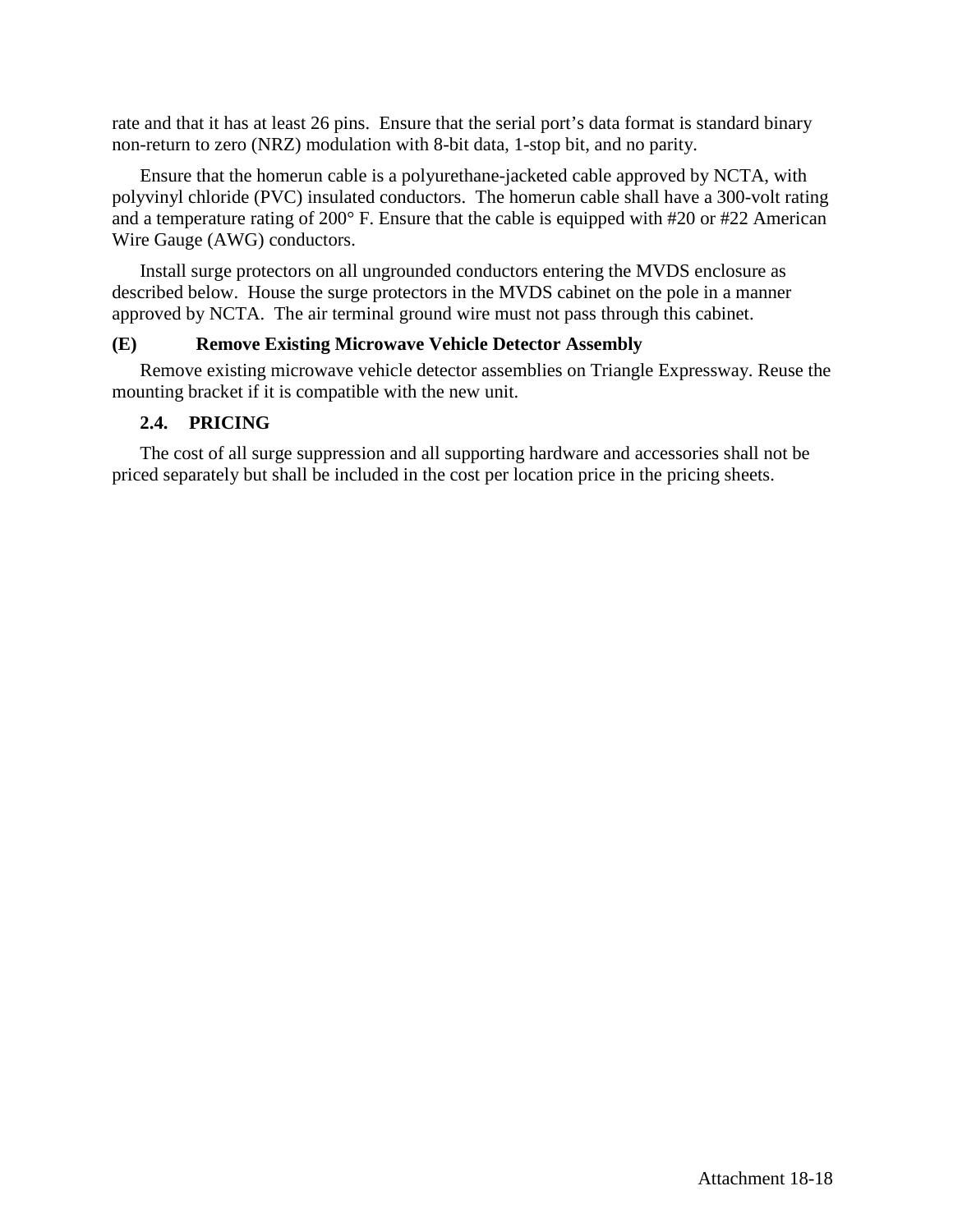## **3. ROAD WEATHER INFORMATION SYSTEM**

## **3.1. GENERAL**

Furnish and install new (and replace existing) road weather information systems (RWIS) for detection of certain weather and visibility conditions that would adversely affect traffic. The RWIS shall be capable of measuring wind speed and direction, temperature and humidity, precipitation presence, atmospheric pressure, and the presence of water, ice, slush, snow, and frost on road surfaces.

Contractor's proposal shall state the manufacturer of the RWIS sensors to be installed.

The system shall use Ethernet communications (by others) for monitoring and control from the STOC and monitoring only from the NCTA Executive Offices.

## **3.2. MATERIALS**

## **(A) General**

Provide RWIS sensors as list in these Technical Requirements; consisting of an environmental sensor station (ESS) installed as shown in the ITS Concept Plans and as directed by NCTA. Furnish and install RWIS sensors and RPU in accordance with these Technical Requirements (Triangle Expressway/Morrisville Parkway Interchange RPU and sensors will replace existing RPU and sensors at the RWIS location. The Complete 540 sensors and RPU will be installed at an RWIS site furnished by the Constructor).

Furnish and install a remote processing unit (RPU) at the cabinet at the tower's base. Ensure that the RPU can collect, store, and process sensor data to describe current weather conditions.

Provide any ancillary equipment or incidental items required, including mounting hardware, power supplies, grounding, surge suppression devices, and serial communication equipment, at the ESS location to make a complete and fully operational RWIS. Ensure that the system provides real-time, accurate, reliable data on all system parameters to the degree of precision defined in this Scope of Work.

#### **(B) Sensors**

Provide an ESS that can collect, store, and transmit data from the following sensors:

- Ultrasonic anemometer to measure wind speed and direction,
- Infrared road temperature sensor to measure air and pavement temperature,
- Humidity and temperature sensor to measure air temperature and humidity used to calculate dew point and frost point,
- Capacitance sensor to measure presence of precipitation,
- Visibility and present weather capacitive sensor to determine type of precipitation
- Pressure transducer (silicon chip) to measure atmospheric pressure, and
- Non-intrusive laser spectroscopy sensors to detect the presence of water, ice, slush, snow, or frost on road surface. Use near infrared light source.

## **(C) Sensor Performance**

Each environmental sensor and its associated transducers shall record the following attributes to the listed degree of accuracy: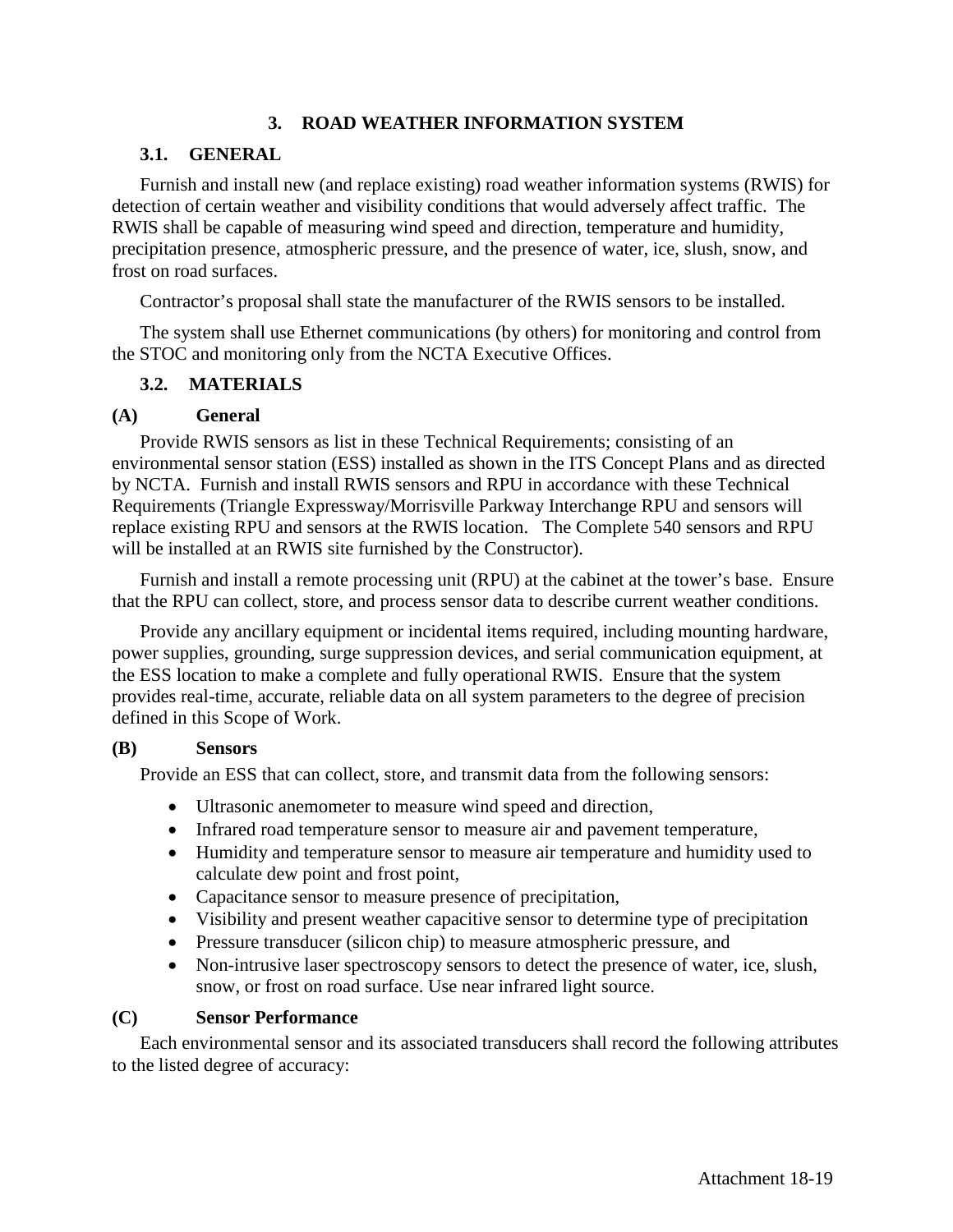| <b>Roadway Data</b>           |                                                                                                            |                                                                  |  |
|-------------------------------|------------------------------------------------------------------------------------------------------------|------------------------------------------------------------------|--|
| Surface Temperature           | -40 degrees and 140 degrees F; resolution of 0.1 degree                                                    |                                                                  |  |
| <b>Precipitation Type</b>     |                                                                                                            | Dry, wet, ice, slush, snow and frost                             |  |
| <b>Precipitation Accuracy</b> |                                                                                                            | $\pm$ .003 inches for range 0 to .157 inches                     |  |
| Layer Thickness               | Water 0 to .08 inches, ice 0 to .08 inches, snow 0 to .04<br>inches; resolution .0004 inches               |                                                                  |  |
| <b>Atmospheric Data</b>       |                                                                                                            |                                                                  |  |
| Temperature                   | -80 degrees and 140 degrees F; resolution of 0.1 degree                                                    |                                                                  |  |
| Relative Humidity at 68° F    | 0 to 98%; $\pm 3\%$ between 10 and 00%: 0 to 90%; $\pm 5\%$ between<br>10 and 00%                          |                                                                  |  |
| Dew Point                     | -40 degrees and 140 degrees F                                                                              |                                                                  |  |
| <b>Barometric Pressure</b>    | Accurate to $\pm 0.02$ inch of mercury (in. Hg) between 26 and 32<br>in. Hg; resolution of 0.005 inches Hg |                                                                  |  |
| <b>Precipitation Presence</b> | Presence                                                                                                   |                                                                  |  |
|                               | Direction                                                                                                  | $\pm$ .2 degrees between 0 and 360 degrees                       |  |
| Wind                          | Speed                                                                                                      | $\pm 1$ mph between 0 and 100 mph, with gusts up<br>to $167$ mph |  |

#### **(D) RPU**

Use an RPU that supports EIA 232/485 serial protocols, as well as TCP/IP output. Ensure that the RPU is programmable and based on an open architecture.

Provide a unit having a minimum of two EIA-232 and three EIA-485 serial ports and two 10/100 Base T Ethernet ports. Provide four input and four output ports. Ensure that the RPU has a maximum serial data transmission rate of 128 kbps. Ensure that the unit's mean time between failures (MTBF) is 15,000 hours or 625 days.

Furnish 512 MB DDR3 RAM and 2 GB flash memory and a SD/SDHC 32 GB memory card. Use a Linux operating system and a battery backup. Use HTTPS web services.

Ensure that the RPU issues and communicates an alarm whenever a user-defined threshold is exceeded. Ensure that the RPU is also capable of producing an output through contact closure or a digital output that imitates a contact closure.

At minimum, the RPU shall be able to store internally the last 24-hour readings over a user defined time interval of up to 5 minutes.

Ensure that the RPU operates using a nominal input voltage at the cabinet of 110 to 120 AC.,

The RPU must be capable of operating on 12 VDC of solar battery power. The RPU shall issue an alarm to the STOC if the AC power supply is lower than acceptable operating conditions or if there has been a complete power loss. Ensure that the system sends a message when the unit returns to normal conditions.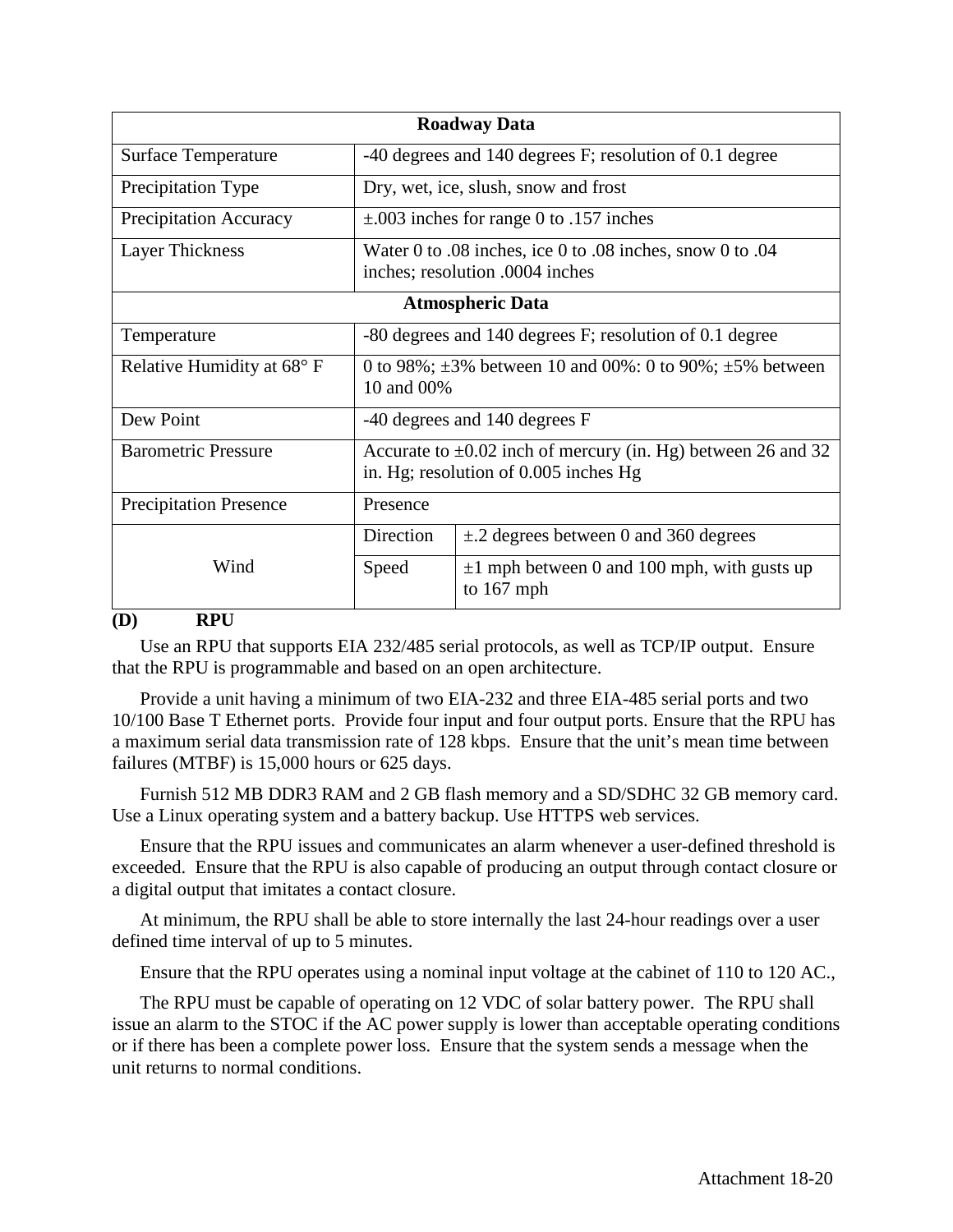All components within the RPU shall operate throughout an ambient operating temperature range of -40 degrees to 140 degrees F, with a maximum relative non-condensing humidity of 90%.

## **(E) Communications**

Use an RPU capable of transmitting all collected data to the STOC using the National Transportation Communications for ITS Protocol (NTCIP) over Ethernet communications (by others) over single-mode fiber-optic cable that transfers data at a minimum rate of 10/100 megabits per second (Mbps).

## **(F) Configuration and Management**

Ensure that the RWIS software application provides PC desktop display of the RWIS location on a map. Ensure that the RWIS software enables the system operator to derive environmental measurements, such as the dew point, wind chill, and heat index, from sensor data received. Ensure that the RWIS software can be used to report minimums, maximums, averages, cumulative values, and standard deviations for all data over a prescribed period.

Ensure that the RWIS software provides English-to-metric unit conversions, when applicable, and lets the operator choose which unit of measure to report if more than one unit is common for a particular measurement.

When the software supplied with the RWIS is installed on a laptop computer or a remote workstation, ensure that the operator is able to access, either remotely through the workstation or at the site with the laptop computer, all user-defined parameters, and stored data within the RPU, including the ability to view, download, and delete stored data.

Ensure that the laptop computer and the RWIS can communicate when connected directly by a cable connected to the laptop's USB port. Ensure that the laptop computer and RWIS can communicate across the ITS system's communication network using the NTCIP standards described in this Scope of Work.

## **(G) Electrical Requirements**

Provide RWIS equipment and components installed at the ESS that operate at 110 to 120 VAC from a commercial utility company. Equip the ESS installation with provisions for capable of continuing ESS operations for a minimum of 12 hours.

## **(H) Cabling**

Provide cabling between the sensors and RPU and power management unit as recommended by the RWIS manufacturer.

## **3.3. CONSTRUCTION METHODS**

## **(A) General**

Install all equipment according to the manufacturer's recommendations or as directed by NCTA.

Ensure that all equipment and materials furnished, assembled, fabricated, or installed are commercial off-the-shelf products.

Unless detailed otherwise in the manufacturer's recommendations, mount all atmospheric sensors except anemometers at cabinet-top height, approximately 10 feet above grade. Mount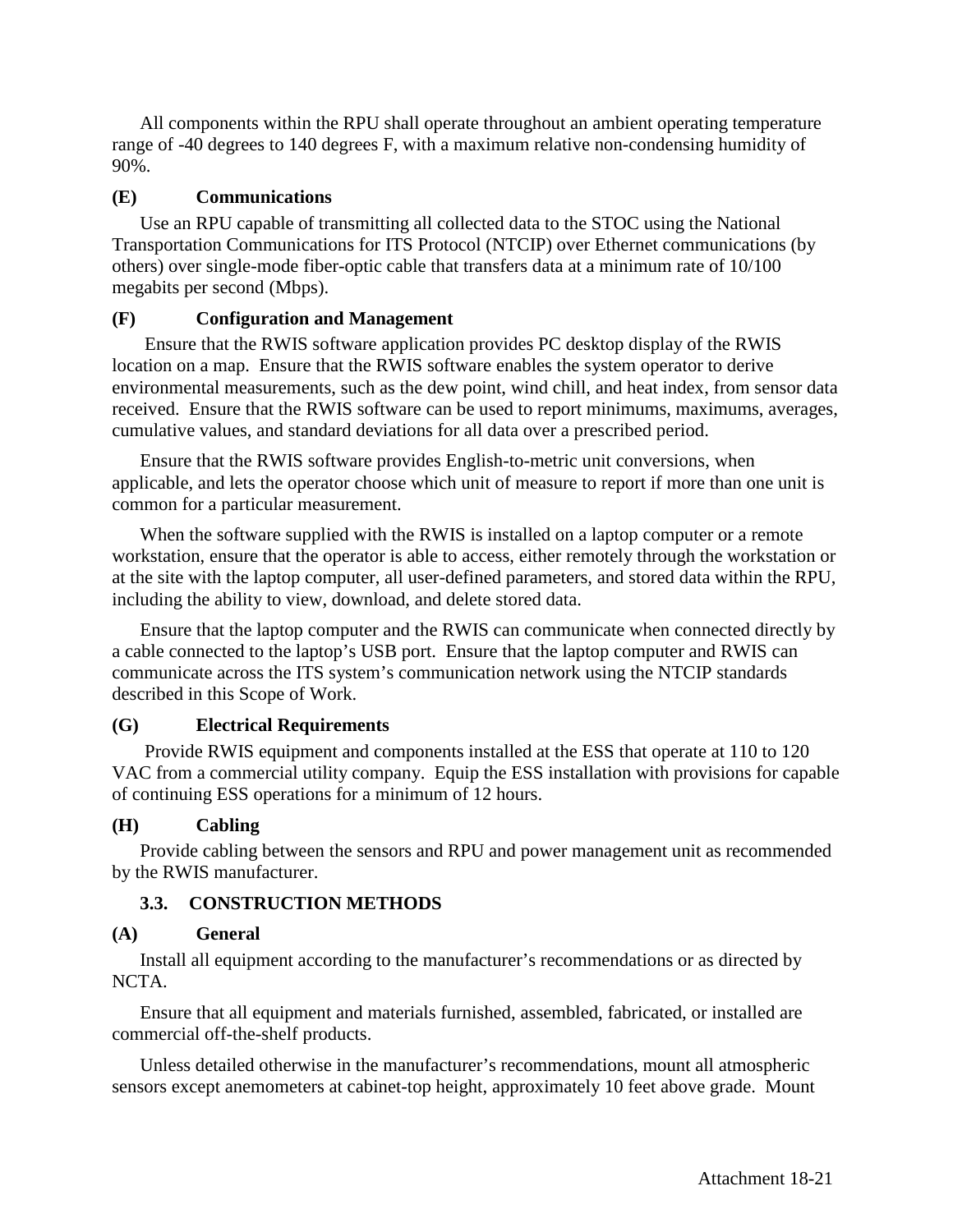anemometers at the top of the tower. If local restrictions prevent installing the anemometers at the top, install them no less than 20 feet above the ground.

Install all wiring so that it is either internal to a pole, in conduit attached to truss members, or contained in underground conduit.

## **(B) Remove Existing Equipment**

Remove the existing sensors and RPU at the Triangle expressway/Morrisville Parkway location. Replace existing cabling.

## **3.4. PRICING**

The cost of all surge suppression, the RPU, and all supporting hardware and accessories shall not be priced separately but shall be included in the cost per location price in the pricing sheets.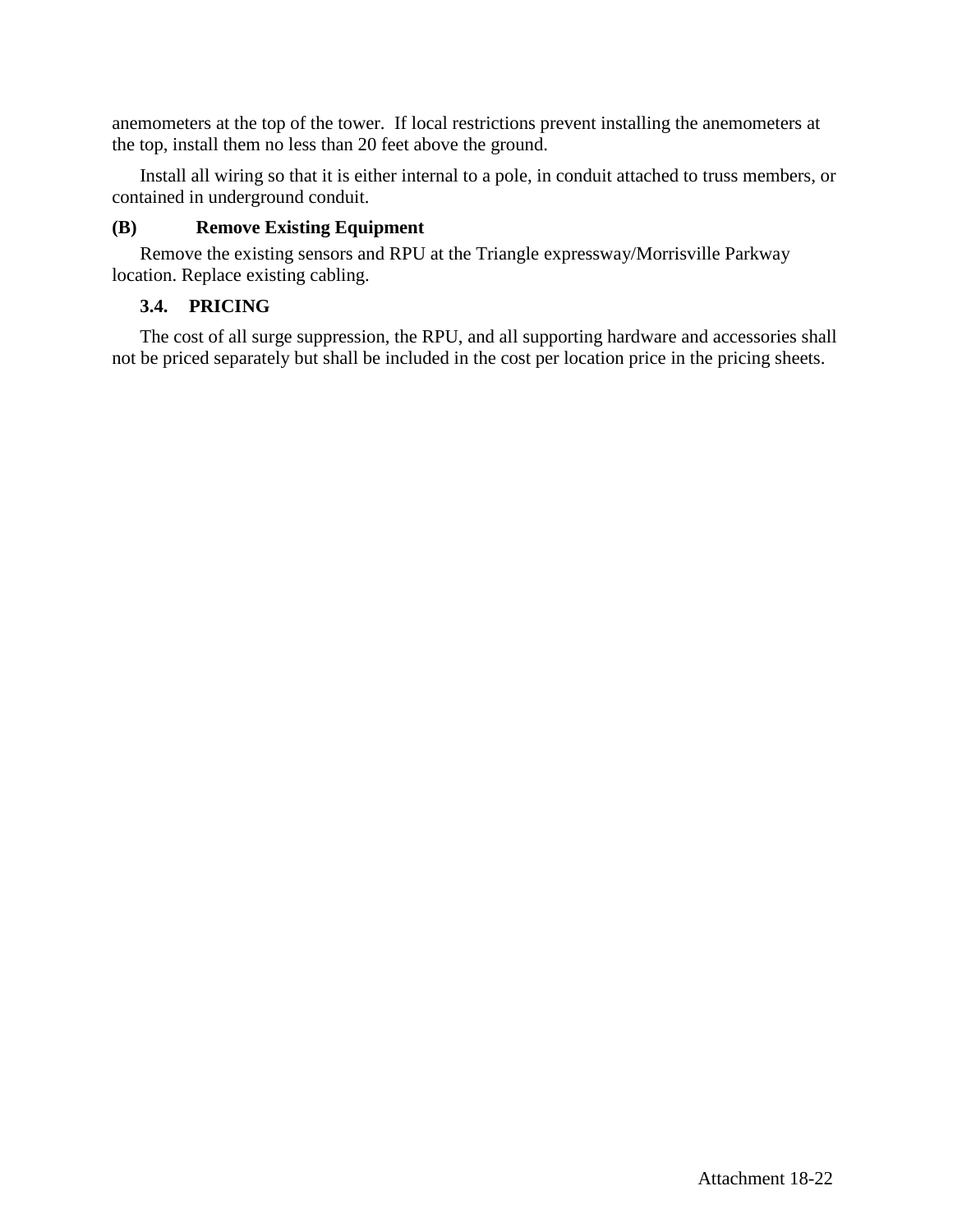## **4. DIGITAL DISPLAY MONITORS**

## **4.1. GENERAL**

Furnish digital display monitors for the NCTA Conference Room in the NCDOT Highway Building.

## **4.2. MATERIALS**

Provide two (2) 50-inch LED monitors for the NCTA Conference Room. Provide only new video monitors; do not furnish used or refurbished monitors. Provide power cords for all monitors of at least 20' in length to plug into duplex wall receptacles.

Provide monitors with a rated life of 50,000 hours.

Provide 50" monitors meeting the following requirements:

|           | Display Type:                       | LED, widescreen flat panel,                     |
|-----------|-------------------------------------|-------------------------------------------------|
| $\bullet$ | Mounting:                           | Wall-mount,                                     |
| $\bullet$ | Resolution:                         | 1,920 x 1,080 dpi,                              |
| $\bullet$ | Pixel Pitch:                        | $.265$ mm,                                      |
|           | Response Time:                      | 8 ms,                                           |
|           | Colors:                             | Minimum 16.7 million colors,                    |
| $\bullet$ | Horizontal Scanning Frequency:      | $>85$ kHz,                                      |
|           | <b>Vertical Scanning Frequency:</b> | 50-86 Hz,                                       |
|           | <b>Contrast Ratio:</b>              | $1000:1$ ,                                      |
|           | Aspect ratio:                       | 16:9,                                           |
| $\bullet$ | Viewing Angle (Horizontal):         | 178 degrees,                                    |
| $\bullet$ | Viewing Angle (Vertical):           | 178 degrees,                                    |
| $\bullet$ | Brightness:                         | $250 \text{ cd/m}^2$ ,                          |
| $\bullet$ | <b>HDTV</b> Supported Formats:      | 720p and 1080p,                                 |
| $\bullet$ | Digital Inputs:                     | DisplayPort, HDMI, and DVI-D                    |
|           | Analog Inputs:                      | HD-15 VGA and,                                  |
|           | Audio Inputs:                       | RCA Audio, stereo mini-jack, DisplayPort audio, |
|           |                                     | HDMI audio.                                     |

Provide two (2) mobile monitor stands, that will accommodate the 50" monitors, meeting the following requirements:

- VESA-compatible monitor mount bracket (sizes  $100 \times 100$  to  $600 \times 400$ ),
- Height-adjustable from at least 47" to 59",
- Accommodates monitors up to 80lbs and 55" diagonal,
- Top shelf and adjustable device tray are capable of holding up to 10 lbs each,
- Lockable wheels, and
- Provisions for cable management.

Provide HDMI cables (20' length minimum) and connectors meeting the following requirements: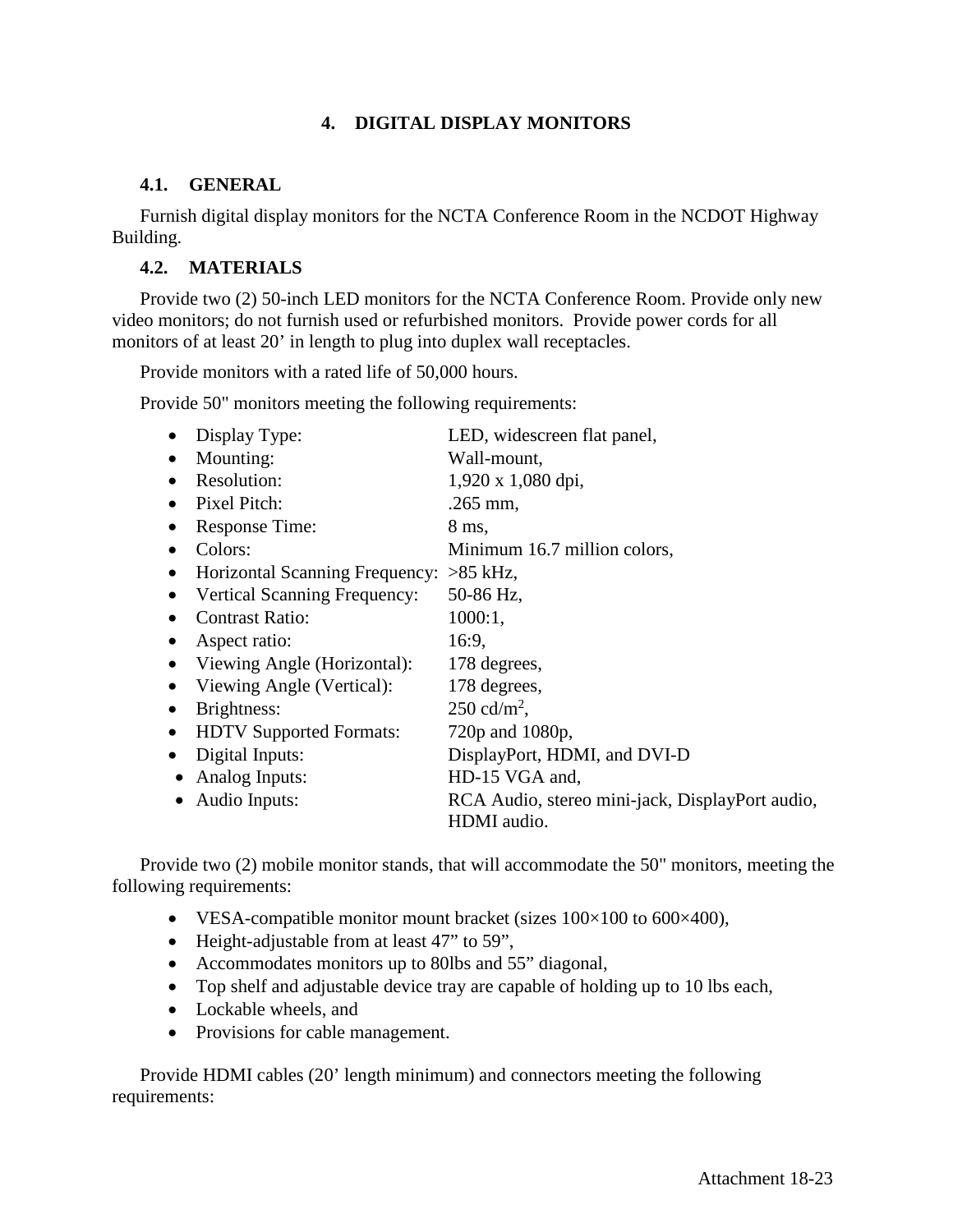- 
- 
- 
- 
- Maximum Resolution:
- -
- Cable: Individually insulated, 26 AWG copper conductors,
- Connectors: 24x1 pin male on both ends,
- Pins: Gold Plated,
- RFI and EMI Noise Reduction: Clip on ferrites,<br>• Maximum Resolution: 4096 x 2160P at 24Hz,
	-
- Bit Rate: 24-bit, and
- Bandwidth Rating: 14.93 Gbps at 340 MHz.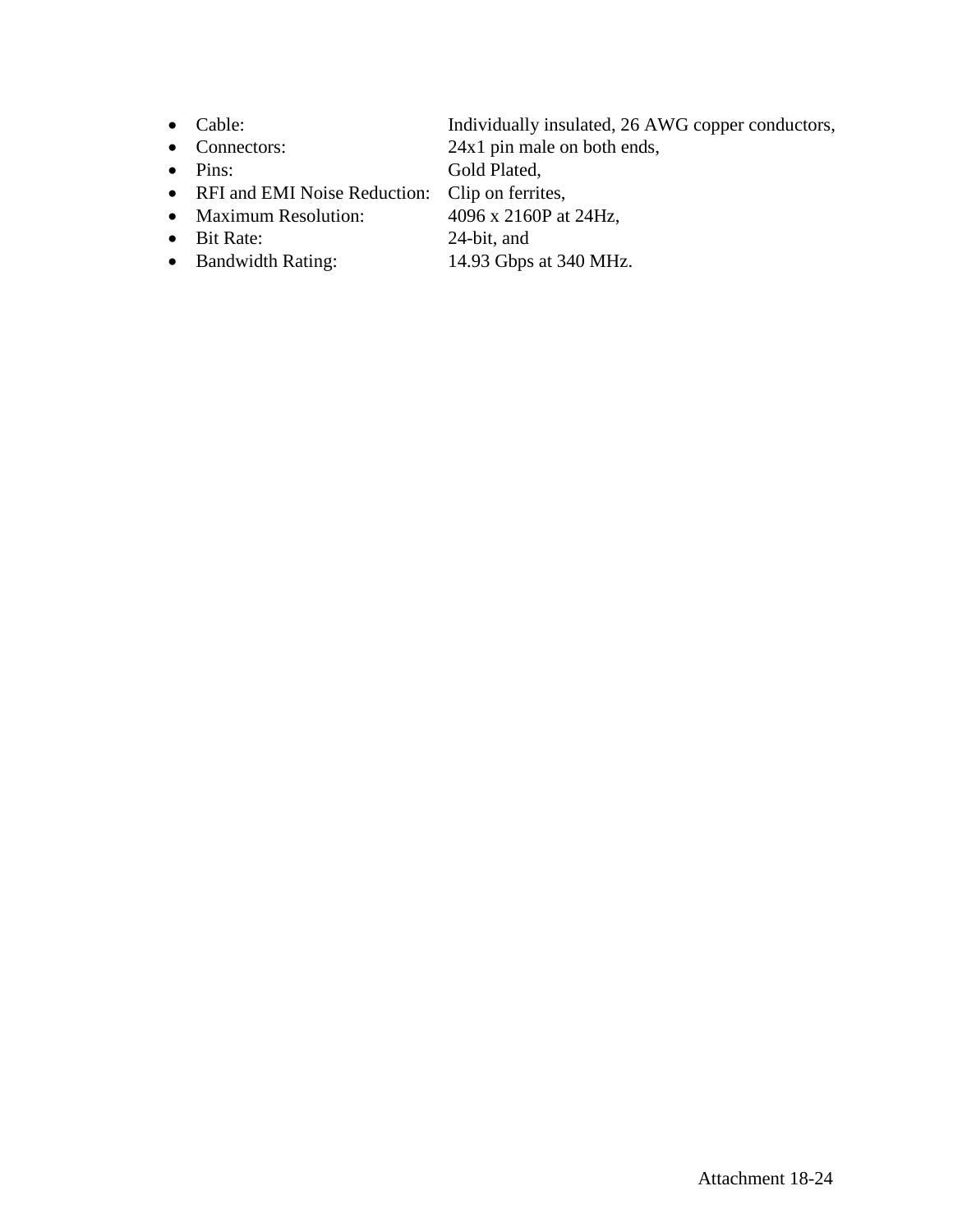## **5. COMPUTER WORKSTATIONS**

## **5.1. GENERAL**

Furnish and install computer workstations for NCTA locations described in Attachment 4B.

## **5.2. MATERIALS**

## **4. Functional**

Provide computer workstations as described below.

## **5. Performance**

Provide computer workstations meeting the following requirements:

|           |          | Processor:               | Quad core Intel Xeon E5-1603 v23 processor at 2.8 GHz or                                                            |
|-----------|----------|--------------------------|---------------------------------------------------------------------------------------------------------------------|
|           |          |                          | greater, 10 MB cache, L2 cache at 1333 MHz,                                                                         |
|           |          | Memory:                  | 8 GB DDR3 ECC at 1866 MHz,                                                                                          |
| $\bullet$ | Network: |                          | 10/100/1000 Base T Ethernet PCI Express with RJ-45<br>connector,                                                    |
| $\bullet$ |          | Hard Drive Controller:   | AHCI chipset SATA, non-RAID, six ports (6 -6 Gbps SW<br>RAID),                                                      |
| $\bullet$ |          | Hard Drive:              | CI 500 GB SATA, operating at 7200 RPM                                                                               |
| $\bullet$ |          | CD-ROM:                  | 16X DVD and 16x DVD+/- RW,                                                                                          |
| $\bullet$ |          | Keyboard:                | USB 104-key model,                                                                                                  |
| $\bullet$ |          | Mouse:                   | USB 3-button optical mouse with center scroll,                                                                      |
| $\bullet$ |          | Sound:                   | 16-bit integrated high definition audio with external<br>speakers,                                                  |
|           |          | Speakers:                | Sound bar for use with flat panel monitor,                                                                          |
|           |          | Video Card:              | Two (2) Dual 512 GB DDR3 memory, 64-bit, 14 Gbps,                                                                   |
|           |          |                          | PCIe 2.1 compliant with dual DVI video outputs, maximum                                                             |
|           |          |                          | digital resolution $2560 \times 1600$ , maximum analog resolution                                                   |
|           |          |                          | 1920 x 1200, with display port to DVI breakout cables for                                                           |
|           |          |                          | dual displays,                                                                                                      |
| $\bullet$ |          | Video Output:            | RGB and DVI connector,                                                                                              |
| $\bullet$ |          | Desktop Monitor Color:   | 16.7 million colors,                                                                                                |
|           |          | <b>Operating System:</b> | Windows® 10 Professional, 64-bit, latest version,                                                                   |
| $\bullet$ |          | Application software:    | Enterprise version of Norton antivirus software compatible<br>with City requirements, and DVD burning software, and |
| $\bullet$ |          | <b>Desktop Monitors:</b> | LED, dual 24-inch, digital flat panel display, DVI-D,                                                               |
|           |          |                          | <b>HDCP</b> Display ports,                                                                                          |
|           | $\circ$  | <b>USB Ports:</b>        | USB 3.0, one upstream port and three downstream ports,                                                              |
|           | $\circ$  | Resolution:              | 1,920 x 1,080 dpi,                                                                                                  |
|           | $\circ$  | Pixel Pitch:             | $0.275$ mm                                                                                                          |
|           | $\circ$  | Viewing Angle:           | 178 degrees vertically and horizontally                                                                             |
|           | O        | <b>Contrast Ratio:</b>   | 1,000:1 (typical) and 10,000:1 (dynamic)                                                                            |
|           | $\circ$  | Brightness:              | 250 cd/ $m2$                                                                                                        |
|           | $\circ$  | Colors:                  | 16.7 million colors.                                                                                                |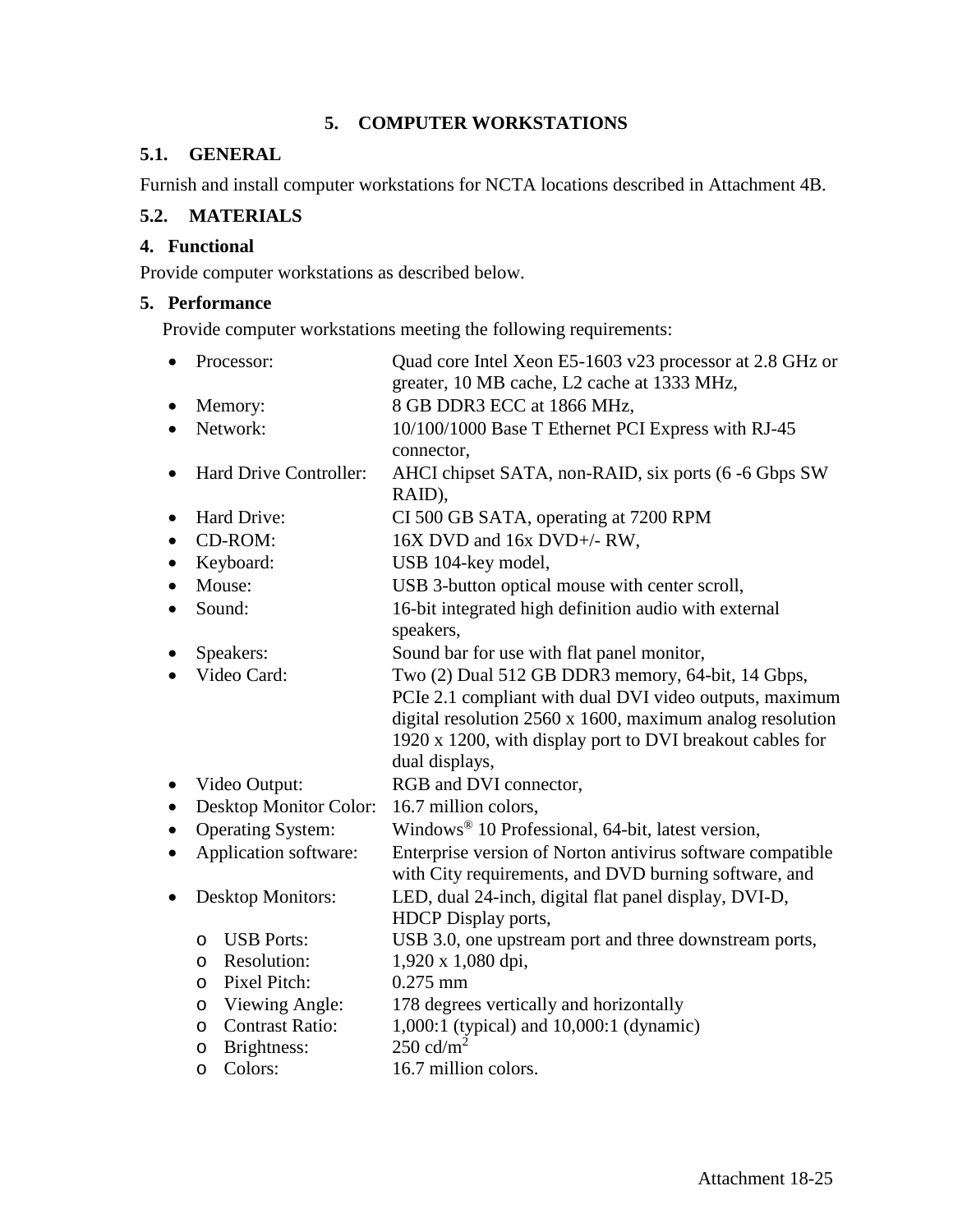## **6. Physical Features**

Provide computer workstations meeting the minimum power requirements:

- Input voltage: 90-135 V at  $50/60$  Hz, and
- Output wattage: 825 W.

Provide computer workstations meeting the minimum port requirements:

- Keyboard: One USB connection,
- Mouse: One USB connection,
- Audio: Miniature phono jacks line out, line in, and microphone,
- Ethernet: 10/100 Base T Ethernet with RJ-45 connector, and
- USB Port: At least 4 rear and 2 front USB 2.0 ports (min. 6 total)

Equip all computer workstations with at least one direct 10/100 Base T Ethernet LAN interface. The network connector shall be RJ-45 for Category 6 STP or 6 UTP for interfacing with the Ethernet core switch.

## **5.3. CONSTRUCTION METHODS**

Install the computer workstations in building location as directed by NCTA.

Connect the workstations to the local area network by installing Ethernet patch cords to the existing wall outlets. Perform the following operational tests for each computer component in accordance with the test plans. After the equipment has been installed, perform the following:

- Connect all components (monitors, mice, keyboards, existing printers, network cables, power supplies),
- Install all software required in this cope of work
- Configure network communications,
- Map network drives and existing printers,
- Run diagnostic utilities on the hardware, and
- Print test pages for each workstation on each existing printer to verify printer configuration.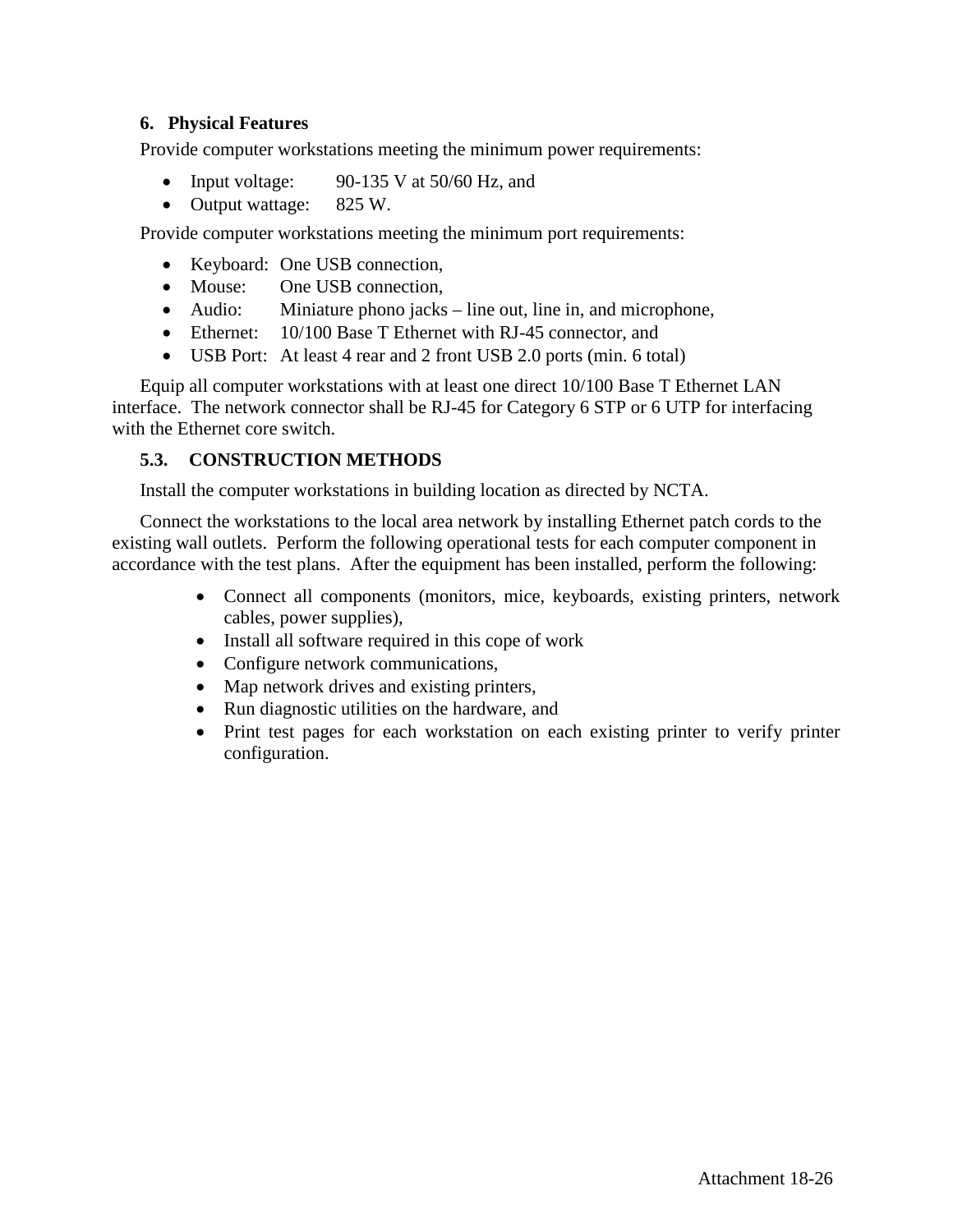#### **6. TESTING AND ACCEPTANCE**

## **6.1. GENERAL**

Conduct and complete successfully the following progressive series of tests before acceptance: field demonstration test prior to installation, installed standalone tests, system test of the network hardware, network management software and an operational test. Develop a comprehensive series of test plans for each device to determine the equipment was correctly installed and meets the requirements of materials, workmanship, performance, and functionality required in the Technical Requirements. The test plans shall describe the functions to be tested, purpose of test, setup requirements, procedures to be followed, any inputs and expected outputs for each test, criteria for pass/fail and any required tools or test equipment. Any software testers shall be pre-approved by NCTA.

Develop as part of the Test Plan a Traceability Matrix of all the individual subsystem functional requirements to be used to cross-reference each planned test to a specific contract requirement to be verified. This Test Evaluation/Traceability Matrix shall be used by NCTA to crosscheck the functional requirements and the results.

A key element of test plans, where appropriate, is the introduction of forced errors into the functional test. The test plan shall check the actual result of the forced error against the anticipated result. Tests will be performed by the Contractor and witnessed by NCTA. No deviation from the written test procedure shall be permitted without approval from NCTA. Any changes to the approved test procedure to accommodate unforeseen events during the time of testing shall be documented in a copy of the master test procedure. Immediately following the conclusion of each test, NCTA and the Contractor shall meet to agree on the results observed and recorded during the testing. This will form the basis for the conclusions reported in the test plan. All test results, notes, and observations shall be maintained in both electronic and hard copy. Maintain complete records of all test results during all stages of testing.

#### **6.2. INSTALLED SITE TESTS**

Conduct an approved, standalone equipment installation test at the field site. Test all standalone functions of the field equipment using equipment installed as directed by NCTA.

Complete approved test plan forms and turn them over to NCTA for review as a basis for rejection or acceptance. Provide a minimum notice of 30 calendar days prior to all tests to permit NCTA or his representative to observe each test.

If any unit fails to pass its stand-alone test, correct the unit or substitute another unit in its place, then repeat the test.

If a unit has been modified as a result of a standalone test failure, prepare a report describing the nature of the failure and the corrective action taken and deliver it to NCTA prior to re-testing the unit. If a failure pattern develops, NCTA may direct that design and construction modifications be made to all units without additional cost to NCTA or an extension of the contract period.

Utilize vendor supplied device software to perform diagnostic tests of each device. The vendor supplied diagnostic software shall be provided to NCTA before final acceptance. Test the following features of each competent as described below.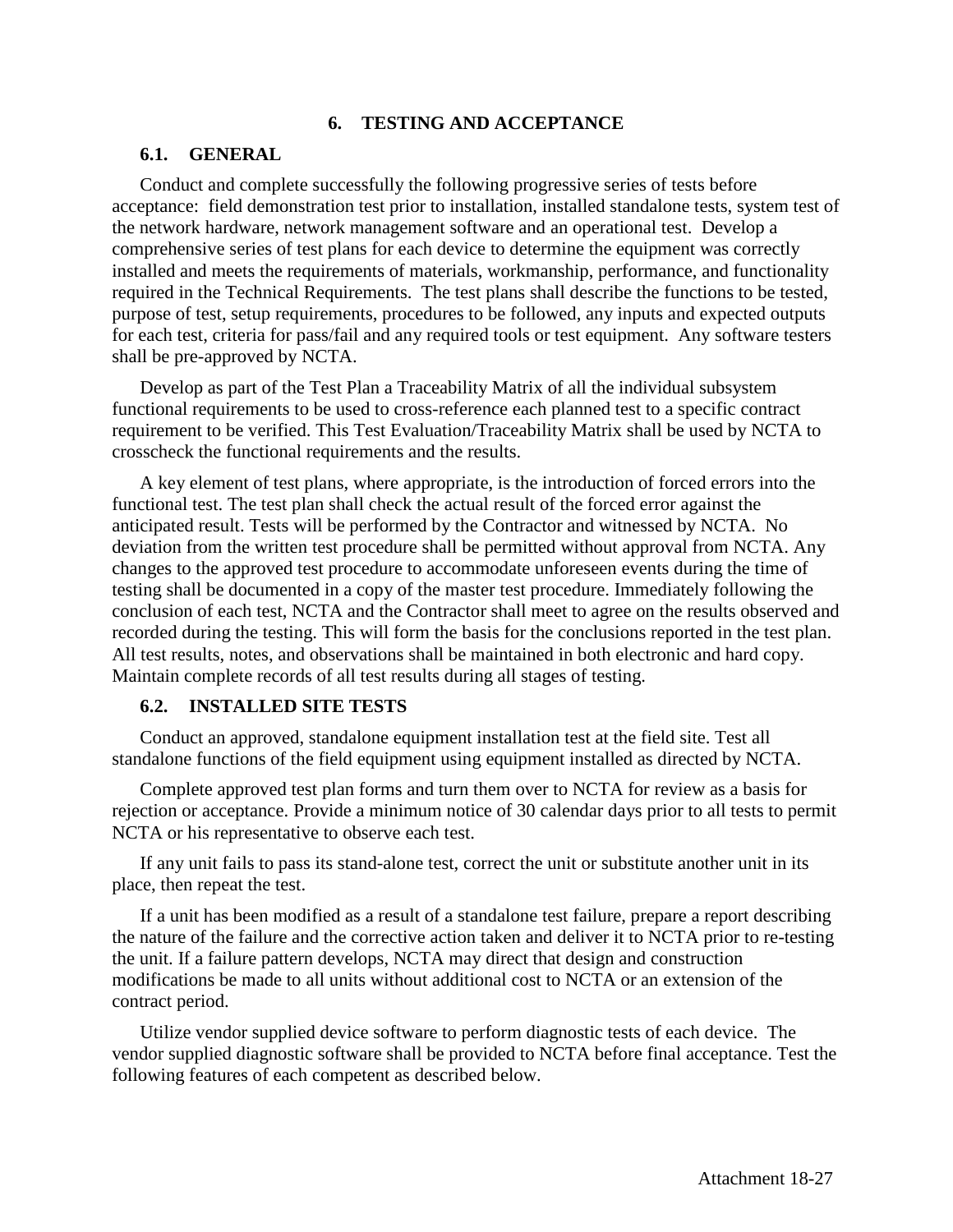## **(A) CCTV Subsystem**

Develop an operational test plan that demonstrates all requirements of the equipment and software. Submit for approval before conducting tests.

Notify NCTA at least 14 calendar days prior to the proposed date for the tests. NCTA shall have the right to witness such tests, or to designate an individual or entity to witness such tests.

Perform the following local field operational tests at the camera assembly field site in accordance with the test plans. A laptop computer shall provide camera control and positioning. After completing the installation of the camera assembly, including the camera hardware, power supply, and connecting cables, the Contractor shall:

- Furnish all equipment, appliances, and labor necessary to test the installed cable and to perform the following tests before any connections are made,
- Verify that physical construction has been completed,
- Inspect the quality and tightness of ground and surge protector connections,
- Check the power supply voltages and outputs,
- Connect devices to the power sources,
- Perform continuity tests on the surveillance camera's stranded conductor element using a meter having a minimum input resistance of 20,000 ohms per volt and show that each conductor has a resistance of not more than 16 ohms per 984.3 feet of conductor;
- Measure the insulation resistance between the conductors, and between each conductor, ground, and shield using a megger. The resistance must be infinity. Perform all resistance testing after final termination and cable installation, but prior to the connection of any electronics or field devices; and
- Replace any cable that fails to meet these parameters, or if any testing reveals defects in the cable, and retest new cable as specified; and
- Verify installation of specified cables and connections between the camera, PTZ, camera control receiver, and control cabinet,
- Perform the CCTV assembly manufacturer's initial power-on test in accordance with the manufacturer's recommendation,
- Set the camera control address.
- Verify the presence and quality of the video image in the field cabinet with a portable NTSC-approved monitor or laptop computer
- Exercise the pan, tilt, zoom, focus, iris opening, and manual iris control selections, and the operation, preset positioning, and power on/off functions,
- Demonstrate the pan and tilt speeds and extent of movement to meet all applicable standards, specifications, and requirements,
- Verify proper voltage of all power supplies, and
- Interconnect the communication interface device with the communication network's assigned fiber-optic trunk cable and verify that there is a transmission LED illuminated.

Test the grounding system per ANSI/IEEE C62.41 and ANSI/IEEE C62.45 as applicable. Measure the ground impedance utilizing an instrument designed specifically to measure and document the ground impedance. Provide written test results of the ground impedance for each location to NCTA prior to backfilling the grounding electrode. The test results shall include the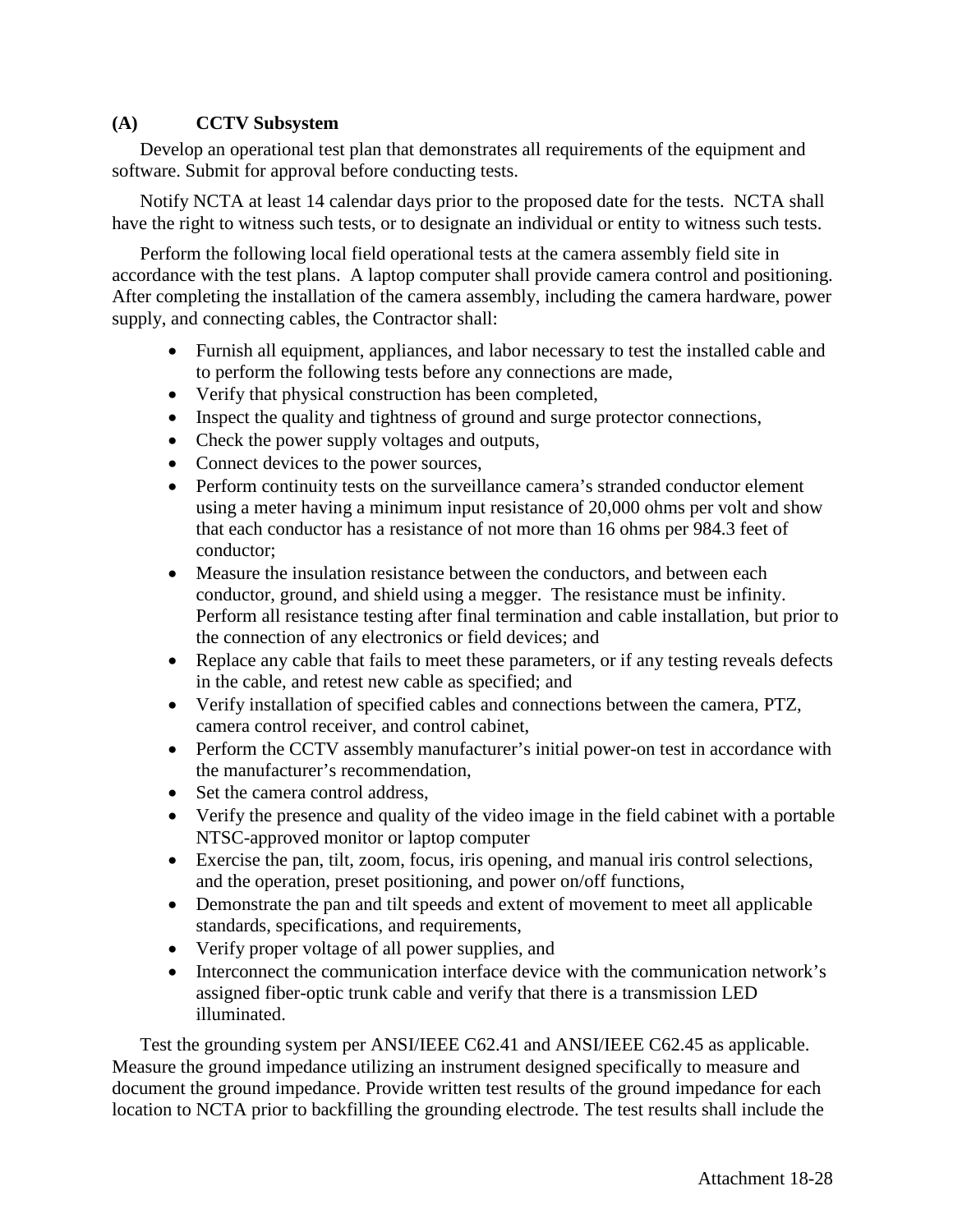instrument model, date of instrument calibration, and local environmental conditions at the time of testing. Certify and sign the test results by the Contractor.

Repair or replace defective or failed equipment and retest.

## **(B) Microwave Vehicle Detection Subsystem**

Inspect the MVDS field components to ensure proper installation and cable termination.

Adjust and verify the detector settings by comparing each sensor's recorded traffic volumes and speed with those actually observed. Remotely repeat this test from the STOC. Verify the accuracy of traffic parameters using permanent or temporary traffic detection methods or devices of known accuracy.

Conduct the installed field tests detailed below. Furnish all equipment, appliances, and labor necessary to test the installed MVDS and the network communication device, and to perform the following tests before any connections are made:

- Perform a continuity test on the detector cables to ensure that anomalies, such as openings, shorts, crimps or defects, are not present,
- Perform continuity tests on the detector's stranded conductors using a meter having a minimum input resistance of 20,000  $\Omega$  per volt and show that each conductor has a resistance of not more than that specified by the wire/cable manufacturer,
- Measure the insulation resistance between isolated conductors and between each conductor, ground, and shield using a meter designed for measuring insulation resistance. The resistance must be greater than 100 MΩ. Perform all resistance testing after final termination and cable installation, but prior to the connection of any electronic or field devices, and
- Replace any cable that fails to meet these parameters, or if any testing reveals defects in the cable, and retest new cable as specified in this section.

Furnish and calibrate all test equipment. Demonstrate the following after installation of the MVDS, other hardware, power supplies, and connecting cables:

- Verify that physical construction has been completed,
- Inspect the quality and tightness of ground and surge protector connections,
- Check power supply voltages and outputs,
- Verify that device connections to power sources,
- Verify that the installation of specified cables and connections between all detectors and the field cabinet,
- Demonstrate that the remote system is fully operational and performing all specified types of detection, including data storage functions, with a laptop computer, and
- Verify detector accuracy by conducting sample ground counts using test intervals as described in "Performance Requirements" section of the MVDS. Accuracy tests for Complete 540 may be conducted following the opening of the facility. If the existing traffic does not provide the minimum number of vehicles required for testing, the Contractor shall provide test vehicles.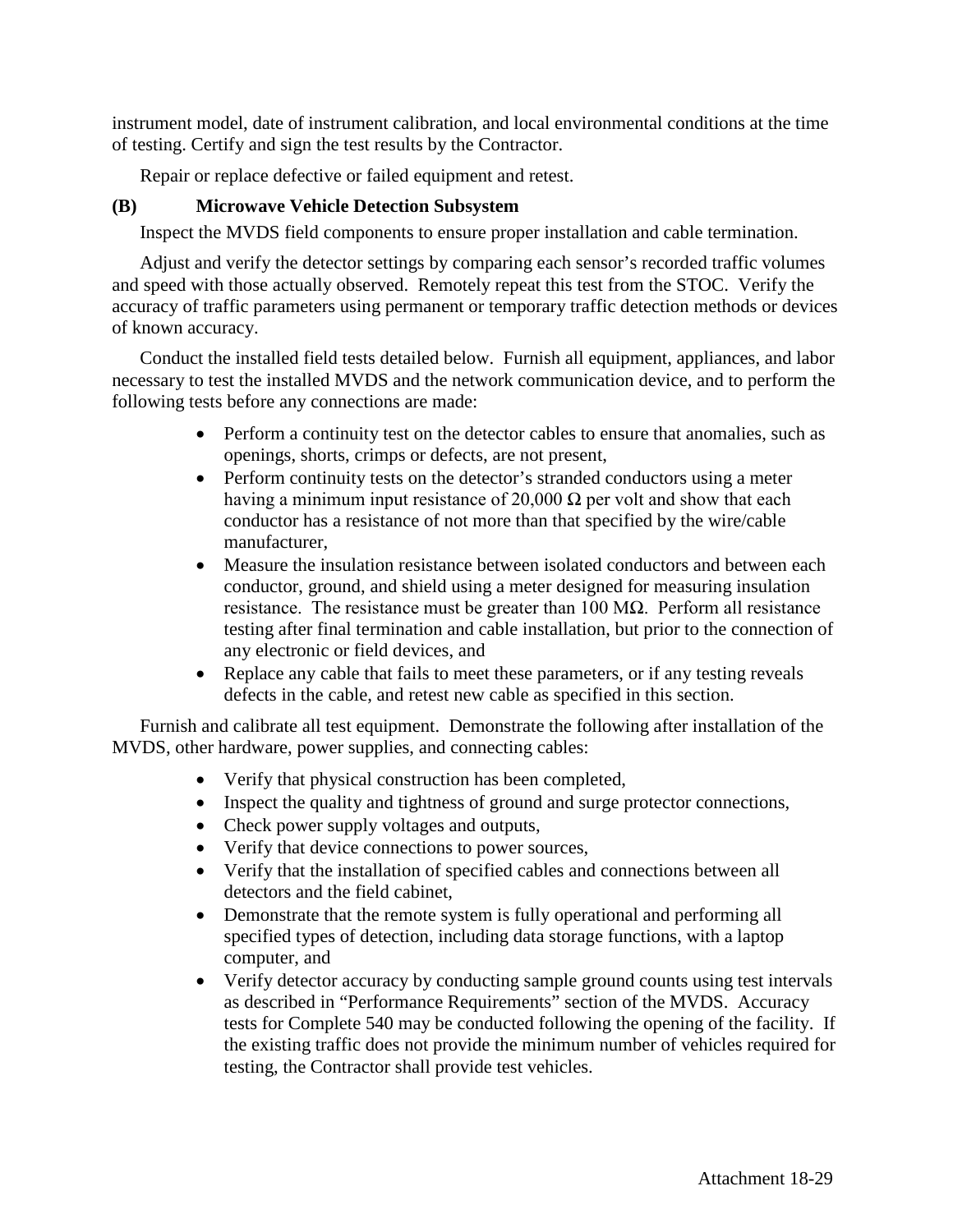## **(C) Road Weather Information Subsystem**

The testing process shall include the completion of a remote field sensor and RPU test, a remote-to-central communication test, and a systems operational test. NCTA shall be notified 14 calendar days prior to installation of the RWIS assembly so that NCTA, or his representative(s), can be present to witness procedures.

NCTA shall be notified at least 14 calendar days in advance of the proposed date for the RWIS remote field sensor and RPU test, and the remote-to-central communication test. NCTA shall have the right to witness such tests or to designate a representative or entity to witness such tests on NCTA's behalf.

The Contractor shall:

- Perform and document laboratory tests verifying proper sensor calibration;
- Calibrate instrument alignment with true north;
- Furnish sensor calibration protocols and adjustment procedures;
- Verify and ensure that sensors are reporting proper field data;
- Detail regular site maintenance procedures and calibration training;
- Provide block diagrams, schematics, catalogs, and line drawings;
- Program source codes in both printed and digital form;
- Verify proper orientation of wiring and cabling;
- Ensure that the conduit is straight, neat, and properly secured; and
- Verify that the grounding component is installed, and produces a voltage standing wave ratio (VSWR) of 1.5 or less.

The RWIS shall undergo a 30-day observation period, during which time the Contractor shall perform all maintenance, recalibration, and data verification required by NCTA.

Wind sensors shall be certified by wind tunnel tests. The Contractor shall submit test results to NCTA for review and approval. The Contractor shall, upon request, furnish independent laboratory testing documentation certifying adherence to the stated wind force criteria using a minimum effective projected area (EPA), the actual EPA, or an EPA greater than that of the system to be attached.

Local field operational testing shall be performed at each RWIS field site according to the test plans. After the environmental sensor and RPUs, and other RWIS hardware, power supplies, and connecting cables have been installed, the Contractor shall:

- Verify that physical construction has been completed;
- Inspect the quality and tightness of ground and surge protector connections;
- Check power supply voltages and outputs;
- Connect devices to the power sources;
- Verify installation of specified cables and connections between the environmental sensor and RPUs, and the control cabinet; and
- Test local operation of all environmental sensor and RPU components.

Within three calendar days of successful test completion, the Contractor shall deliver to NCTA a written completion notice and a copy of all test results. The completion notice shall include documentation of any discrepancies found during testing, along with environmental